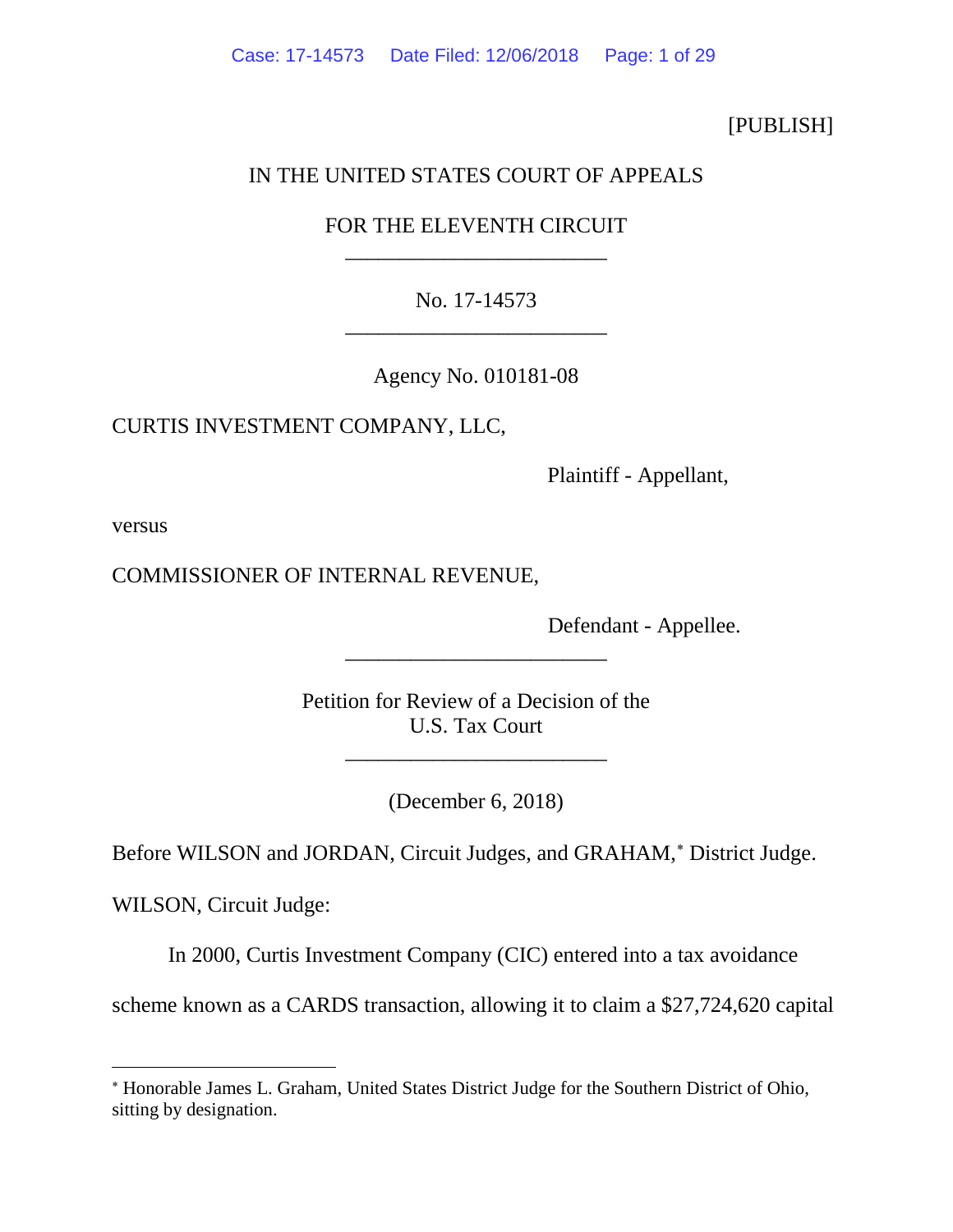loss on its annual tax return. In 2007, the Internal Revenue Service (IRS) Commissioner issued a Final Partnership Administrative Adjustment (FPAA) disallowing CIC's claimed capital loss and fee deductions on its 2000 tax return. The IRS also applied a gross valuation misstatement penalty under 26 U.S.C. §§ 6662 and 6664. CIC challenged the FPAA and penalties in Tax Court; the court upheld both. CIC now contends that the Tax Court erred by incorrectly applying the "economic substance" analysis and ignoring facts that supported CIC's reasonable cause defense. After review and with the benefit of oral argument, we affirm the Tax Court's determinations.

# **I. Factual and Procedural Background**

### *A. CARDS Basics*

A Custom Adjustable Rate Debt Structure (CARDS) transaction is a taxavoidance scheme involving a series of pre-arranged steps whereby (1) a taxindifferent party not subject to U.S. taxation borrows foreign currency from a foreign bank, with interest due annually and principal due in a single "balloon" payment 30 years in the future, (2) a U.S. taxpayer purchases a small percentage of the loan proceeds—in the form of foreign currency or the bank's promissory note—in exchange for taking on joint liability for the entire loan, and (3) the U.S. taxpayer then exchanges the purchased foreign currency for U.S. dollars or redeems the promissory note. Currency exchanges and promissory note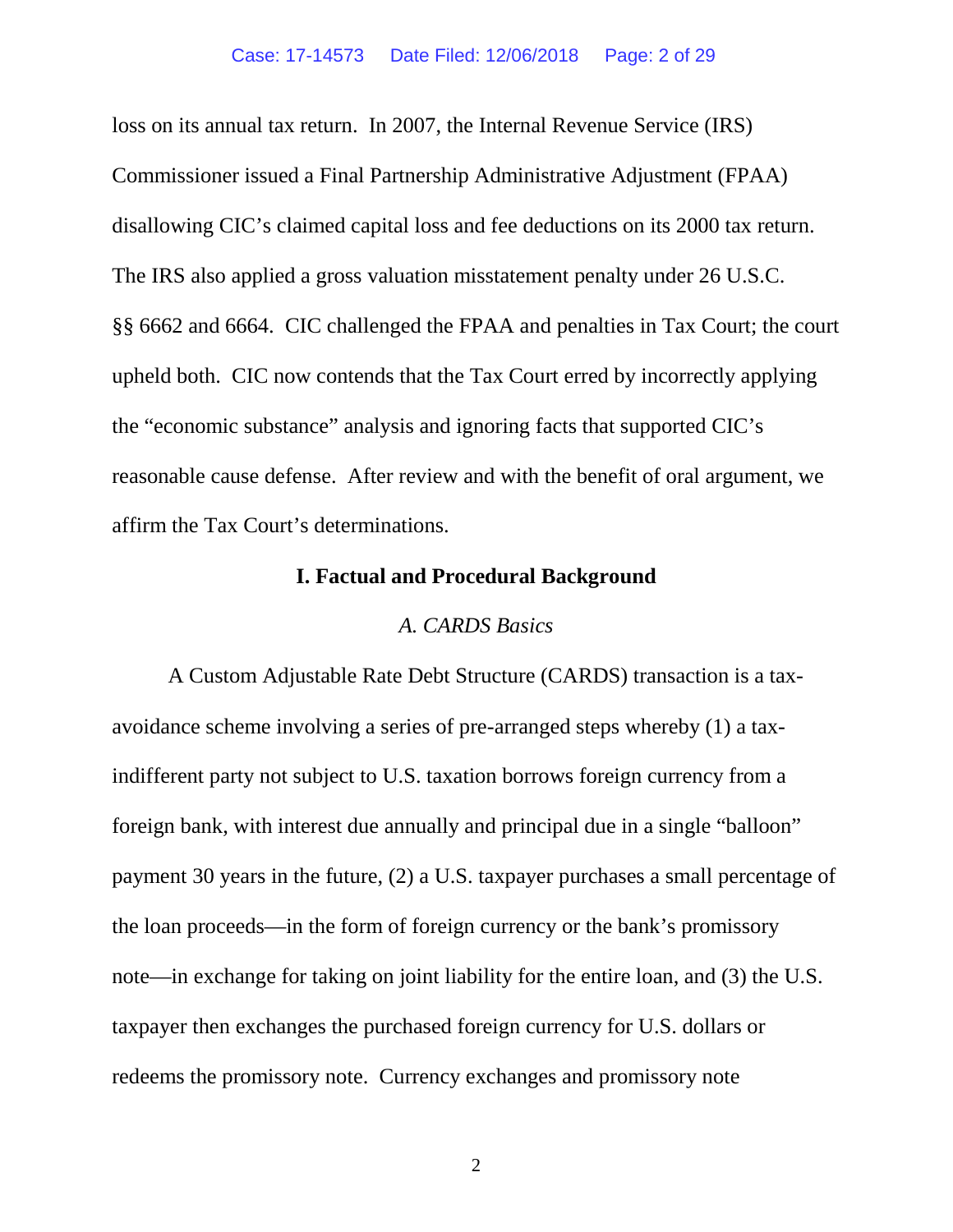#### Case: 17-14573 Date Filed: 12/06/2018 Page: 3 of 29

redemptions are taxable occurrences. The U.S. taxpayer claims that its tax basis in the exchanged currency or redeemed note is the full amount of the loan proceeds, not just the small percentage it actually paid for.

Section 1012 of the Internal Revenue Code provides that a taxpayer's basis in property is generally equal to its "cost" of acquiring the property, including any assumption of a seller's liabilities. This rule is premised on the expectation that buyers will fully pay the assumed liabilities. *See Comm'r v. Tufts*, 461 U.S. 300, 308–09, 103 S. Ct. 1826, 1831–32 (1983). In a CARDS transaction, the U.S. taxpayer is nominally responsible for payment of the entire principal amount of the tax-indifferent party's loan and thus can claim the entire amount as its basis. In these transactions, however, banks always "call" such loans after about one year, when a large percentage of the tax-indifferent party's loan proceeds are available to pay the loan at that time. Thus, the U.S. taxpayer is responsible for only slightly more than its small share of the loan proceeds rather than the entire loan amount but can still claim a large, artificially inflated tax loss to shelter unrelated income.

In August 2000, the IRS issued Notice 2000-44, warning taxpayers about generating artificial losses from schemes that purported to inflate their basis in assets. I.R.S. Notice 2000-44, 2000-2 C.B. 255. In March 2002, the IRS issued another notice that more specifically targeted the technical argument underlying CARDS transactions and imposed disclosure obligations on CARDS shelters'

3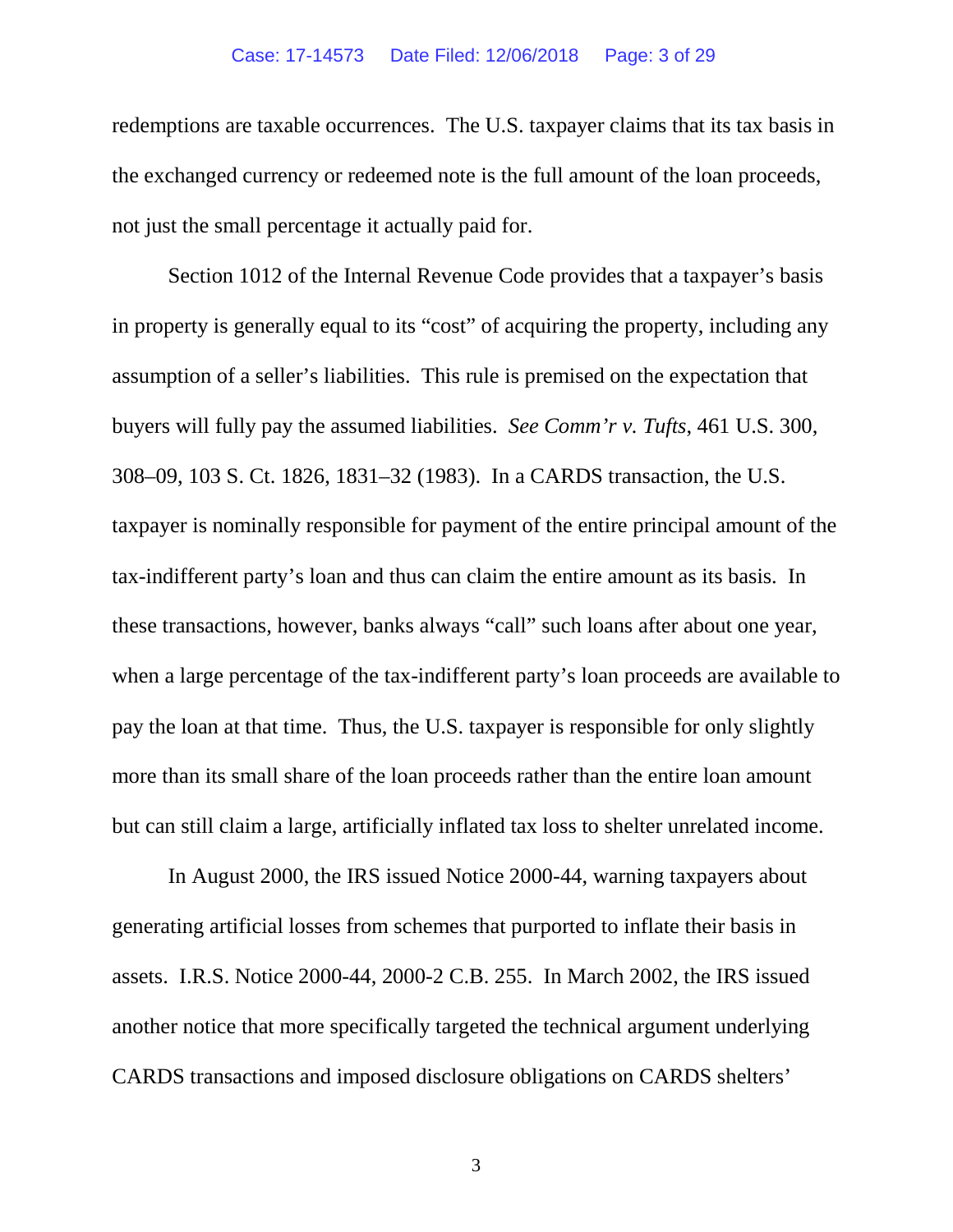promoters and participants. *See* I.R.S. Notice 2002-21, 2002-1 C.B. 730. In 2005, the IRS offered a settlement initiative whereby taxpayers could avoid litigation and liability for a gross valuation misstatement penalty by conceding the claimed tax benefits from their CARDS shelters and paying a reduced penalty. *See* I.R.S. Announcement 2005-80, 2005-2 C.B. 967.

# *B. CIC's Background*

Curtis Investment Company (CIC) is an investment holding company formed by Henry Curtis for the benefit of his family. Lonnie Baxter was named CIC's managing partner in [1](#page-3-0)986.<sup>1</sup> Prior to 1995, Baxter made CIC's investment decisions with assistance from private money managers. In 1995, CIC hired Eric Zimmerman as an internal investment advisor. CIC alleges that, since 1997, it has also relied upon business experts including Matt Levin, Barbara Coats, and others at Windham Brannon (Windham), as well as Thomas Rogers and his firm, Rogers & Watkins, for tax and business advice.

In 1998, Henry "Jay" Bird—son of Lonnie Baxter and president of a mortgage company called Birdhouse Mortgages—became managing partner of CIC. Bird formed an Investment Committee that, along with Zimmerman, created an asset-allocation plan for CIC. CIC planned to diversify its portfolio, borrowing

<span id="page-3-0"></span><sup>&</sup>lt;sup>1</sup> Lonnie Baxter and her husband, Guy, individually participated in a CARDS scheme as well; their tax deficiency case was consolidated with CIC's in Tax Court. The Baxters are appealing their case in the Fourth Circuit. *Baxter v. Comm'r*, No. 17-2402 (4th Cir. filed Dec. 7, 2017).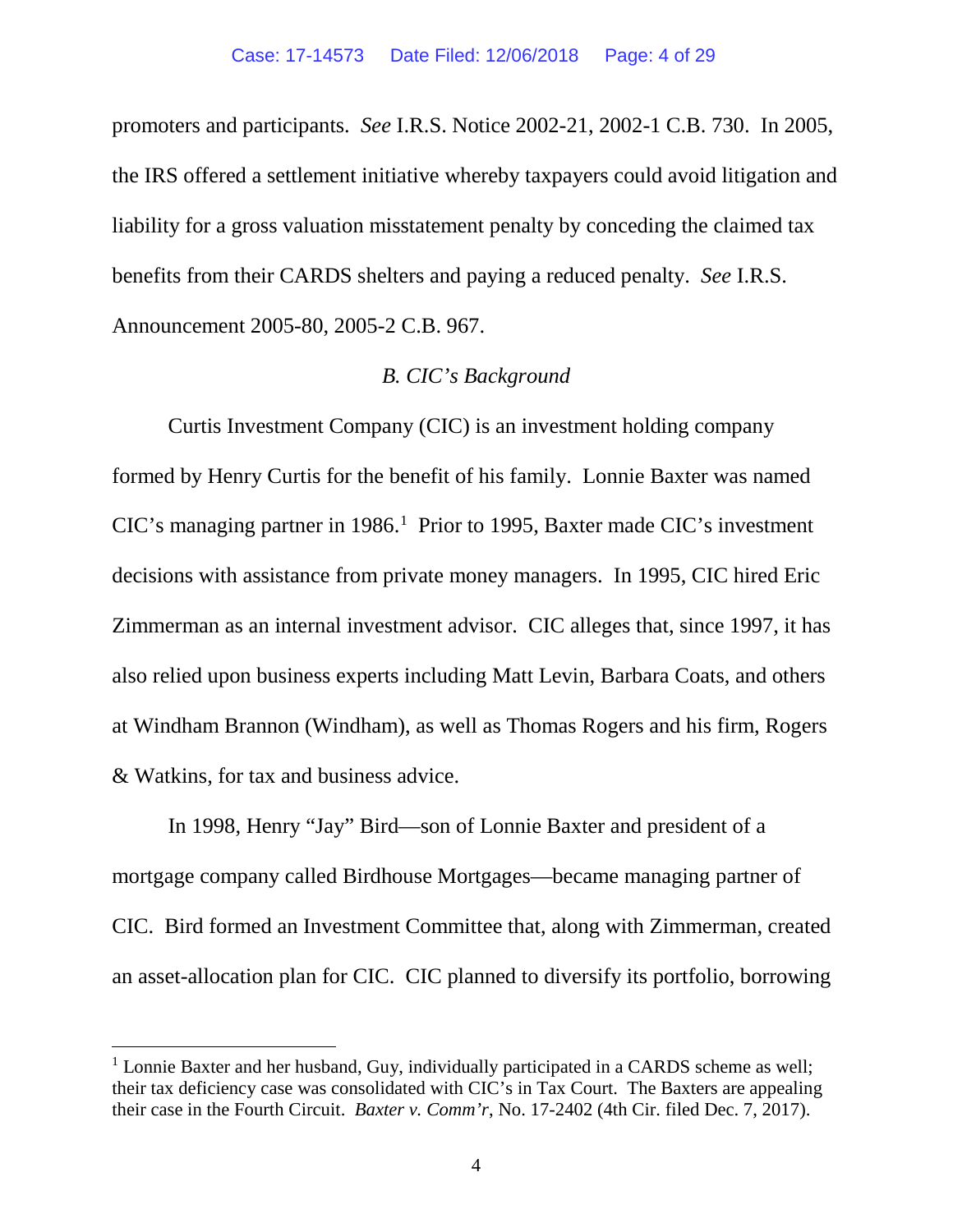funds at a low interest rate to make investments that would yield returns greater than the interest cost.

CIC's principal asset prior to February 2000 consisted of stock in American Business Products (ABP). ABP was sold via stock sale in February 2000, generating a \$27–28 million capital gain for CIC. CIC's accountants estimated that CIC's partners would owe approximately \$7 million in taxes on the gain realized on the ABP stock sale.

## *C. CIC's CARDS Transaction*

In the fall of 2000, Barbara Coats of Windham learned about CARDS transactions from Roy Hahn, founder of Chenery Associates, Inc. (Chenery).<sup>[2](#page-4-0)</sup> After advisors from Windham met with Hahn, he presented a CARDS transaction proposal to Henry Bird and CIC. The transaction would involve a 30-year  $\epsilon$ 35.3 million loan from HVB, a foreign bank, $3$  to Brondesbury Financial Trading, LLC (Brondesbury), a foreign tax-indifferent entity.<sup>[4](#page-4-2)</sup> The loan included a  $\epsilon$ 5.295 million promissory note; CIC would purchase this note and assume joint and several liability on the full €35.3 million loan. Brondesbury would hold the

<span id="page-4-0"></span><sup>&</sup>lt;sup>2</sup> Chenery was a San Francisco-based investment firm that developed and marketed CARDS plans.

<span id="page-4-1"></span><sup>&</sup>lt;sup>3</sup> HVB stands for HVB Structured Finance, Inc., a subsidiary of Bayerische Hypo-Und Vereinbank, AG. HVB was the bank that provided the loan in this CARDS transaction.

<span id="page-4-2"></span><sup>4</sup> Brondesbury was formed on December 11, 2000, and consisted of two British residents.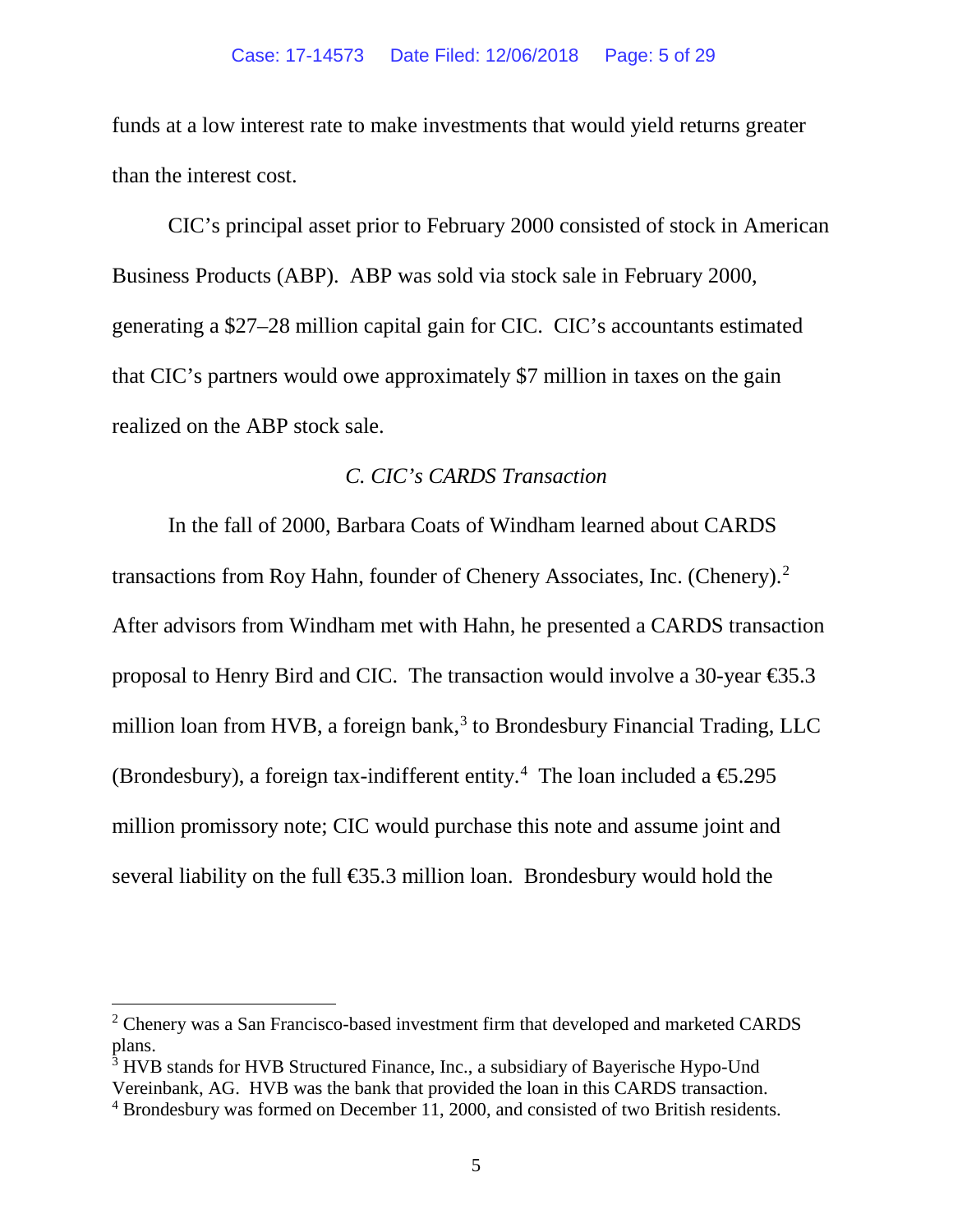residual €30 million in a HVB deposit account to pay interest, making CIC's €5.295 million note interest-free.

CIC contends that its advisors investigated the proposed transaction and parties involved. CIC negotiated loan terms and refused to proceed with the transaction unless it could invest its interest-free loan proceeds in other investment opportunities. CIC allegedly relied on Rogers & Watkins and Windham to independently analyze the tax consequences of CARDS transactions. These advisors studied a draft opinion letter from Brown & Wood (B&W), a New York law firm, which suggested that it was "more likely than not" that CARDS transactions had economic substance. While Chenery said that CIC's tax benefits resulting from the CARDS transaction would be permanent, CIC alleges that its advisors at Windham said its taxes would be spread, not eliminated. In December 2000, CIC's Investment Committee approved a "Capital Leverage" plan including the CARDS transaction.

HVB deposited 85% of the  $\epsilon$ 35.3 million loan proceeds into a one-year time deposit at HVB, and disbursed the remainder in the form of a one-year  $\epsilon$ 5.592 million promissory note payable to Brondesbury. CIC purchased the  $\epsilon$ 5.592 million note from Brondesbury and, in exchange, took on joint and several liability for 100% of Brondesbury's  $\epsilon$ 35.3 million debt to HVB. CIC agreed to comply with the HVB/Brondesbury credit agreement and to provide a \$6.7 million letter of

6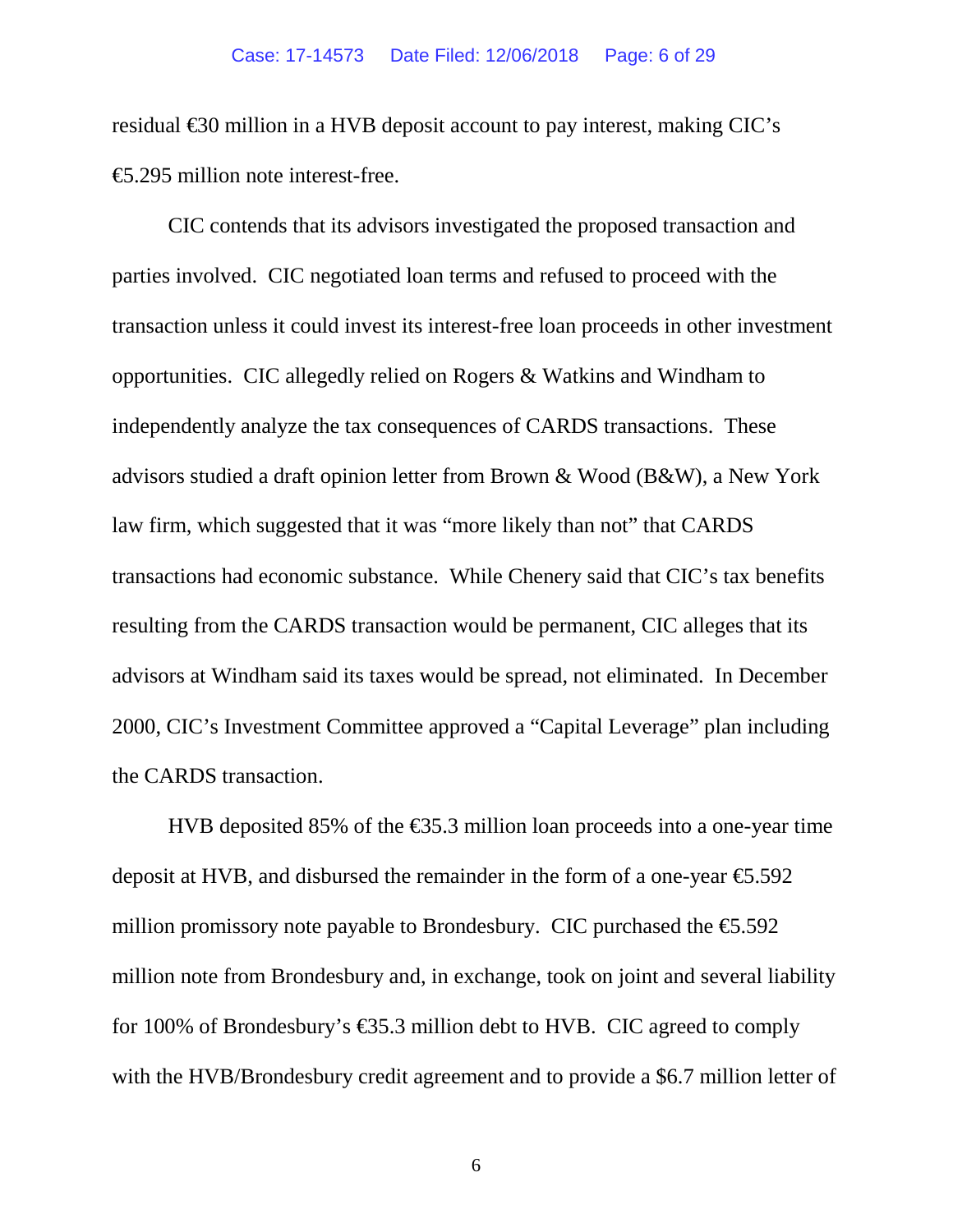#### Case: 17-14573 Date Filed: 12/06/2018 Page: 7 of 29

credit from Canadian Imperial Bank of Commerce (CIBC) in favor of HVB as substitute collateral in place of the HVB note.<sup>[5](#page-6-0)</sup> In December 2000, CIC entered into a one-year forward contract with HVB which would allow CIC to convert U.S. dollars into euros on December 14, 2001 at a specified rate: 0.9402 dollar-to-euro.<sup>[6](#page-6-1)</sup>

Brondesbury's collateral—the  $\text{\textsterling}30.005$  million time deposit— was the first source of payment for all obligations to HVB under the credit agreement. CIC alleges that HVB confirmed that the  $\epsilon$ 35.3 million loan would last for 30 years, until December 14, 2030.<sup>[7](#page-6-2)</sup> If the credit agreement remained in place, Brondesbury's collateral would decrease over time due to net outflows of interest, and CIC would have to increase the CIBC line of credit. If the loan lasted for 30 years, CIC would pay interest directly to HVB for the last four years of the term.

After purchasing the  $\epsilon$ 5.592 million note from Brondesbury, CIC redeemed the note and directed HVB to exchange it for \$4,892,580, which CIC deposited into a CIBC interest-bearing account. CIC allocated the proceeds among its chosen asset managers six weeks later, at the next Investment Committee meeting on February 15, 2001.

<span id="page-6-0"></span><sup>&</sup>lt;sup>5</sup> This letter of credit was to terminate on December 27, 2001.

<span id="page-6-1"></span><sup>&</sup>lt;sup>6</sup> Forward contracts allow parties to exchange an asset at a specified time for a specified amount.

<span id="page-6-2"></span> $<sup>7</sup>$  Although the agreement's expiration date was December 14, 2030, provisions of the agreement</sup> and related financial instruments had one-year terms, and Brondesbury's 85% collateral was kept in a one-year time deposit.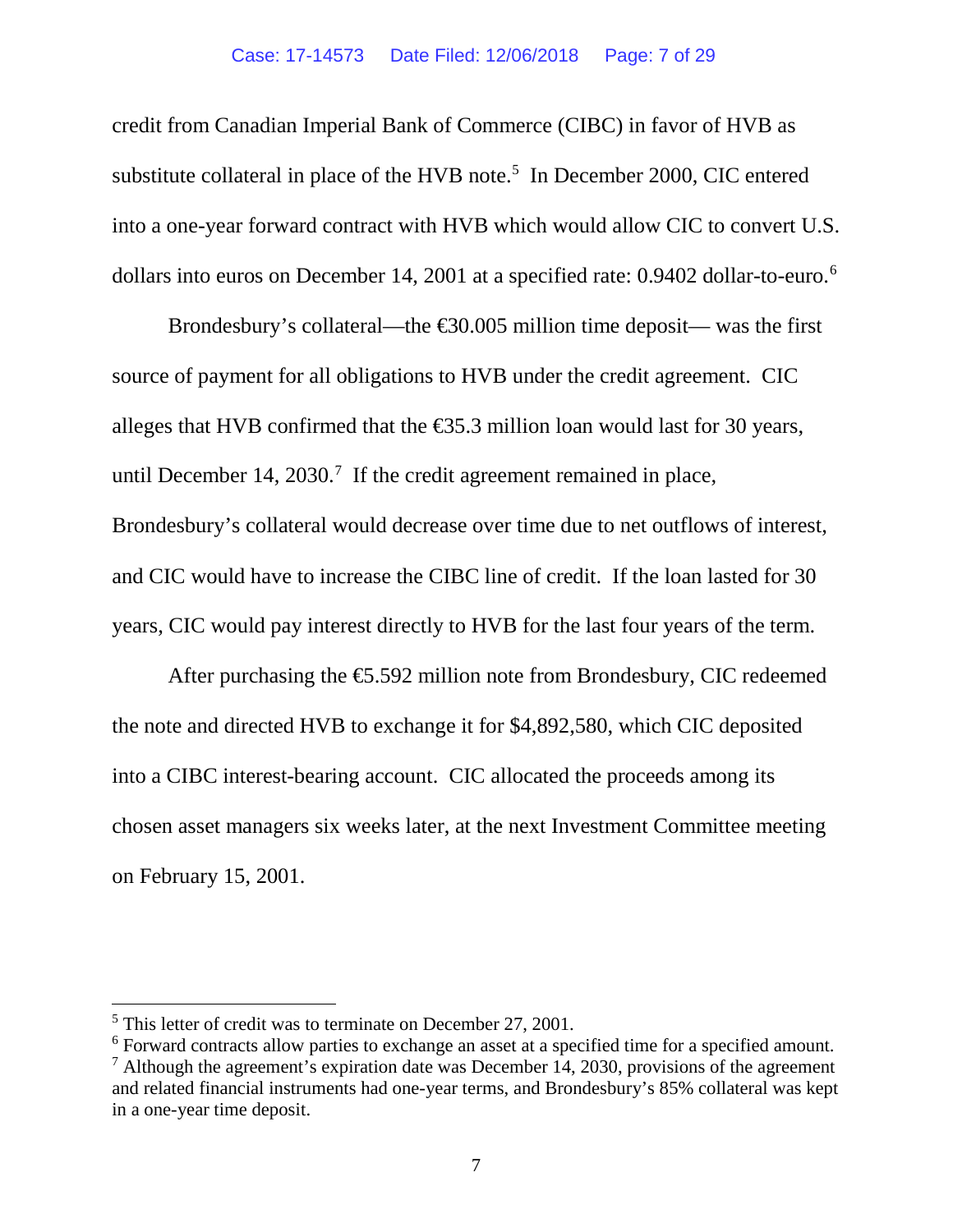CIC paid Chenery \$1,938,465 for its CARDS plan and paid CIBC \$241,000 in upfront fees for its letter of credit. CIC's payment to Chenery included indirect payments to Brondesbury and HVB, as well as an indirect payment of \$50,000 to B&W for an opinion letter regarding the legality of CARDS plans.<sup>[8](#page-7-0)</sup> In total, these CARDS transaction fees constituted around 45% of the amount received by CIC.

On November 13, 2001, CIC's advisors learned that HVB planned to call its loans to CIC and the Baxters.<sup>[9](#page-7-1)</sup> CIC then received a mandatory prepayment election, negotiated a traditional margin loan from CIBC for \$8.5 million, and used part of that margin loan to satisfy its obligations to HVB. Because Brondesbury's collateral account at HVB still contained most of the original loan amount, CIC only paid the equivalent of \$5,378,764.49 to retire the entire  $\epsilon$ \$5.3 million HVB loan. CIC used \$5,369,208.60 of the margin loan proceeds to purchase  $\epsilon$ 5,710,709 from HVB pursuant to their December 2000 forward contract, which it then applied to its HVB loan obligation; the forward contract proceeds covered all but approximately \$9,550 of CIC's final payment obligation on the  $\epsilon$ 35.3 million loan.

On its U.S. Return of Partnership Income (Form 1065) for 2000, CIC reported a long-term capital gain of \$28,597,759 from the ABP stock sale and

<span id="page-7-0"></span><sup>&</sup>lt;sup>8</sup> The Tax Court noted that this letter was promised as part of the CARDS package and Chenery's fees were used to pay B&W, indicating that B&W had a conflict of interest. Furthermore, executive actors at Chenery (Roy Hahn) and B&W (R.J. Ruble, CIC's contact at the firm) were clearly connected.

<span id="page-7-1"></span> $9$  Levin testified that HVB told him it was withdrawing due to the events of September 11, 2001.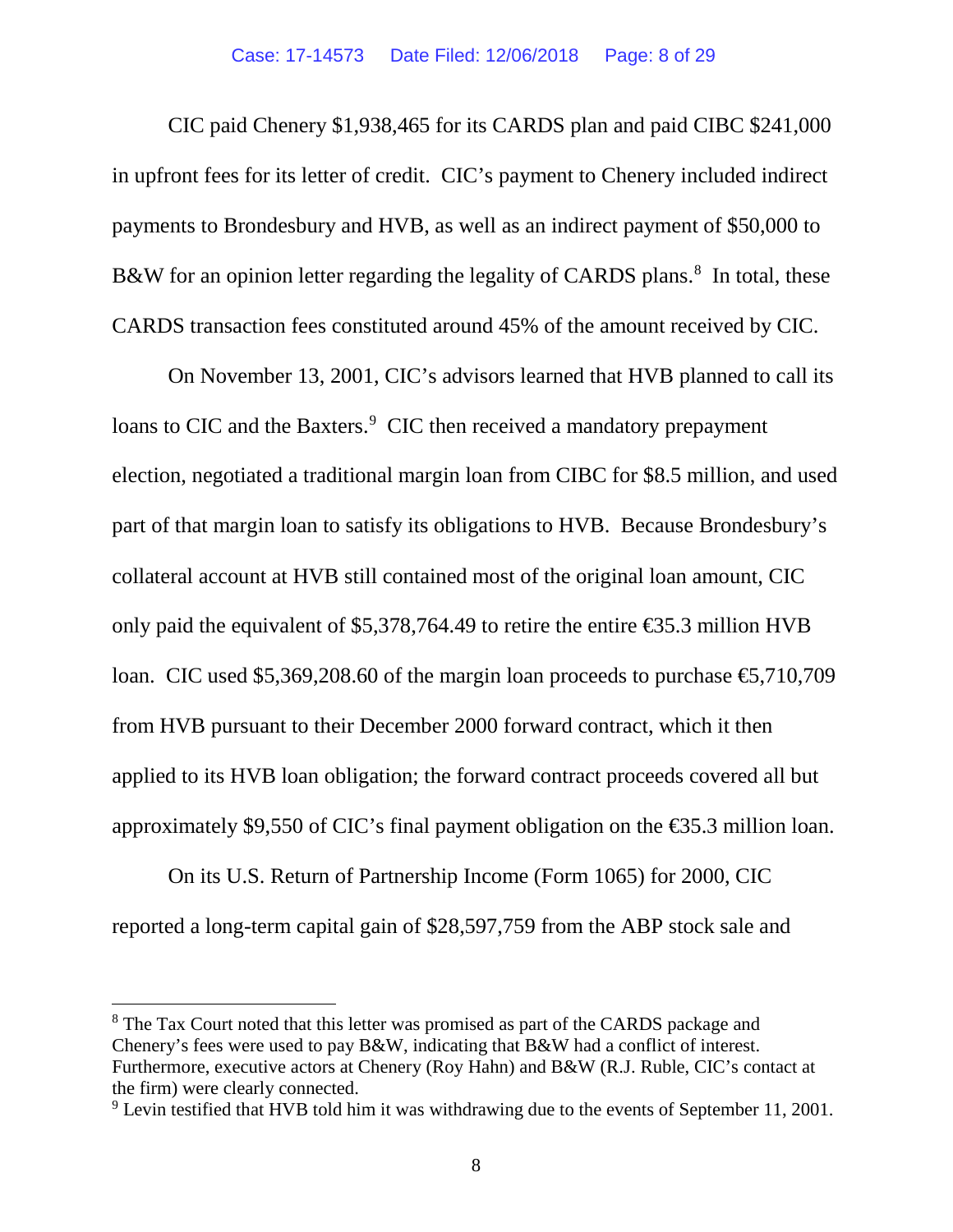claimed a \$27,724,620 capital loss generated through its CARDS transaction. In calculating this loss, CIC treated the full amount of the HVB debt (\$32,617,200) as its basis in the HVB promissory note that it redeemed for \$4,892,580, under the theory that CIC had assumed joint and several liability for the entire HVB loan. CIC also claimed a fee deduction of \$1,400 for amortized loan origination fees paid as part of the CARDS transaction. CIC alleges that it relied upon Windham to prepare its tax returns and that Windham assured CIC that it viewed the tax treatment as correct.

# *D. Post-CARDS Transaction*

In 2007, the IRS issued a FPAA disallowing CIC's claimed \$27,724,620 capital loss and \$1,400 fee deductions on its 2000 tax return. The IRS raised alternative grounds for disallowing the claimed loss, including (1) CIC's failure to establish its claimed basis and (2) the lack of economic substance in the CARDS transaction[.10](#page-8-0) The IRS also imposed a gross valuation misstatement penalty.

In 2008, CIC petitioned for redetermination of its 2000 FPAA. The Tax Court held a condensed four-day trial for CIC and the Baxters (collectively referred to as Taxpayers). *Curtis Inv. Co., LLC v. Comm'r*, No. 10181–08, 16835– 08, 2017 WL 3314283, [11](#page-8-1)4 T.C.M. (CCH) 141 (2017).<sup>11</sup> During the trial, CIC

<span id="page-8-0"></span><sup>&</sup>lt;sup>10</sup> In addition, the IRS maintained that CIC's claimed fee deduction lacked economic substance.

<span id="page-8-1"></span> $11$  The Tax Court made findings with respect to all Taxpayers in a single opinion.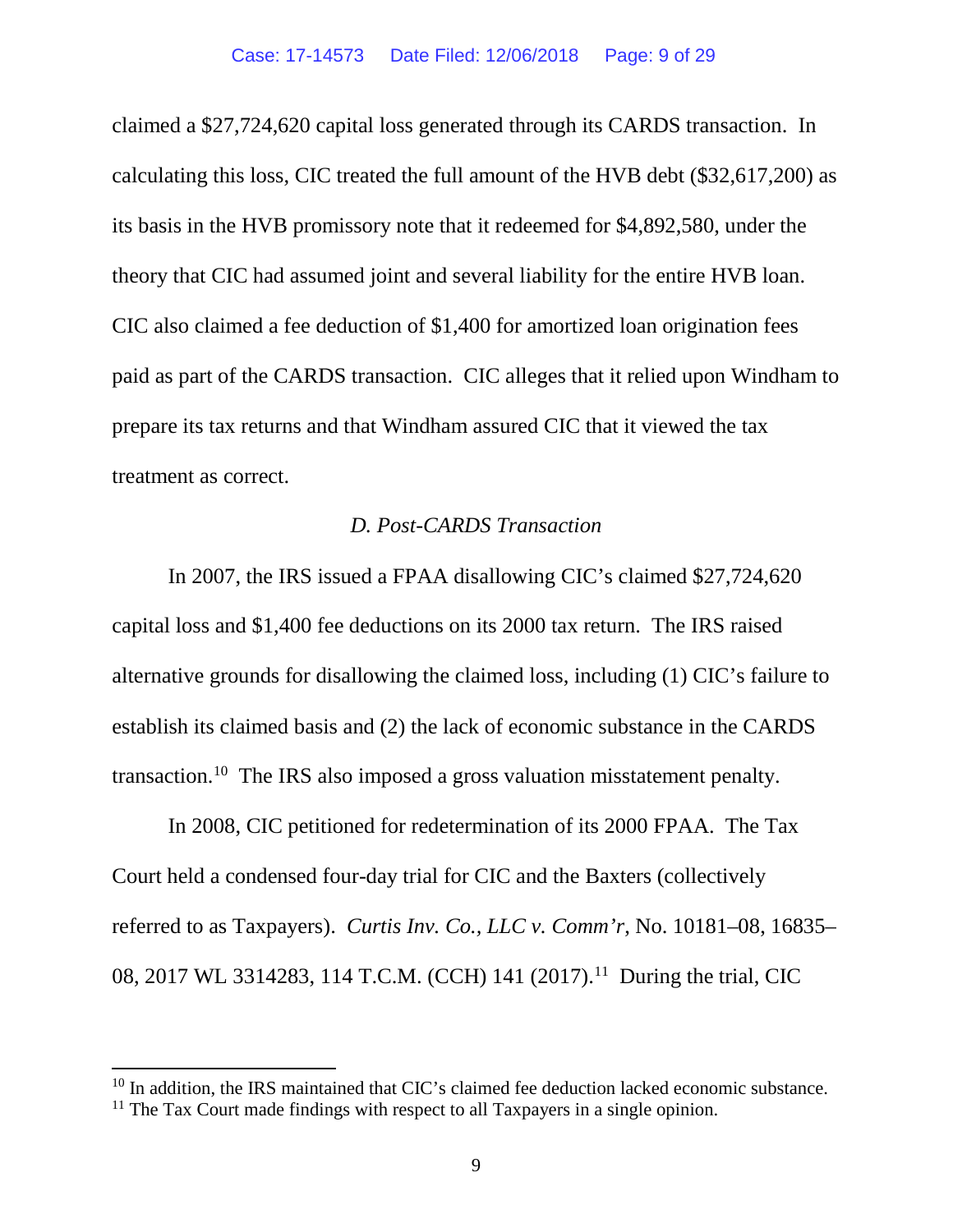presented two experts<sup>[12](#page-9-0)</sup> to challenge its FPAA determination, and the IRS introduced an expert report by A. Lawrence Kolbe.<sup>[13](#page-9-1)</sup> Dr. Kolbe focused on Taxpayers' CARDS transactions as financing decisions and did not analyze subsequent investments, concluding that the transactions were not economically rational because the expected rate of return did not exceed or equal the expected rate of return in capital markets on alternative investments of equivalent risk.<sup>[14](#page-9-2)</sup> According to the report, the transaction fees were substantially higher than those for a loan that would yield similar proceeds, and the loan interest rate was higher than market interest rates, without fees. The report determined that the loans were unprofitable financing decisions. CIC challenged Dr. Kolbe's report under Federal Rule of Evidence 702, arguing that he should not be admitted as an expert witness. The Tax Court admitted Dr. Kolbe's testimony.

After trial, the Tax Court issued an opinion upholding the FPAA determinations, concluding that the CARDS transactions objectively lacked economic substance. The court also held that Taxpayers lacked a business purpose

<span id="page-9-0"></span> $12$  James A. Walker, Jr. testified regarding commercial lending practices but did not address the profit potential or business purpose of the CARDS transaction. Walker has 47 years of banking experience and an M.B.A. from Georgia State University. Dr. Conrad S. Ciccotello testified that Taxpayers could have profited from CARDS transactions if their annual returns exceeded 9.5%. Dr. Ciccotello has a Ph.D in finance from Pennsylvania State University and is a professor at Georgia State University.

<span id="page-9-2"></span><span id="page-9-1"></span> $13$  Dr. Kolbe holds a Ph.D. in economics from the Massachusetts Institute of Technology and previously served as an expert witness in Tax Court cases involving CARDS transactions. <sup>14</sup> Dr. Kolbe's analysis suggested that the loans would reduce Taxpayers' wealth by  $\epsilon 2.19$ million regardless of the return from the investments.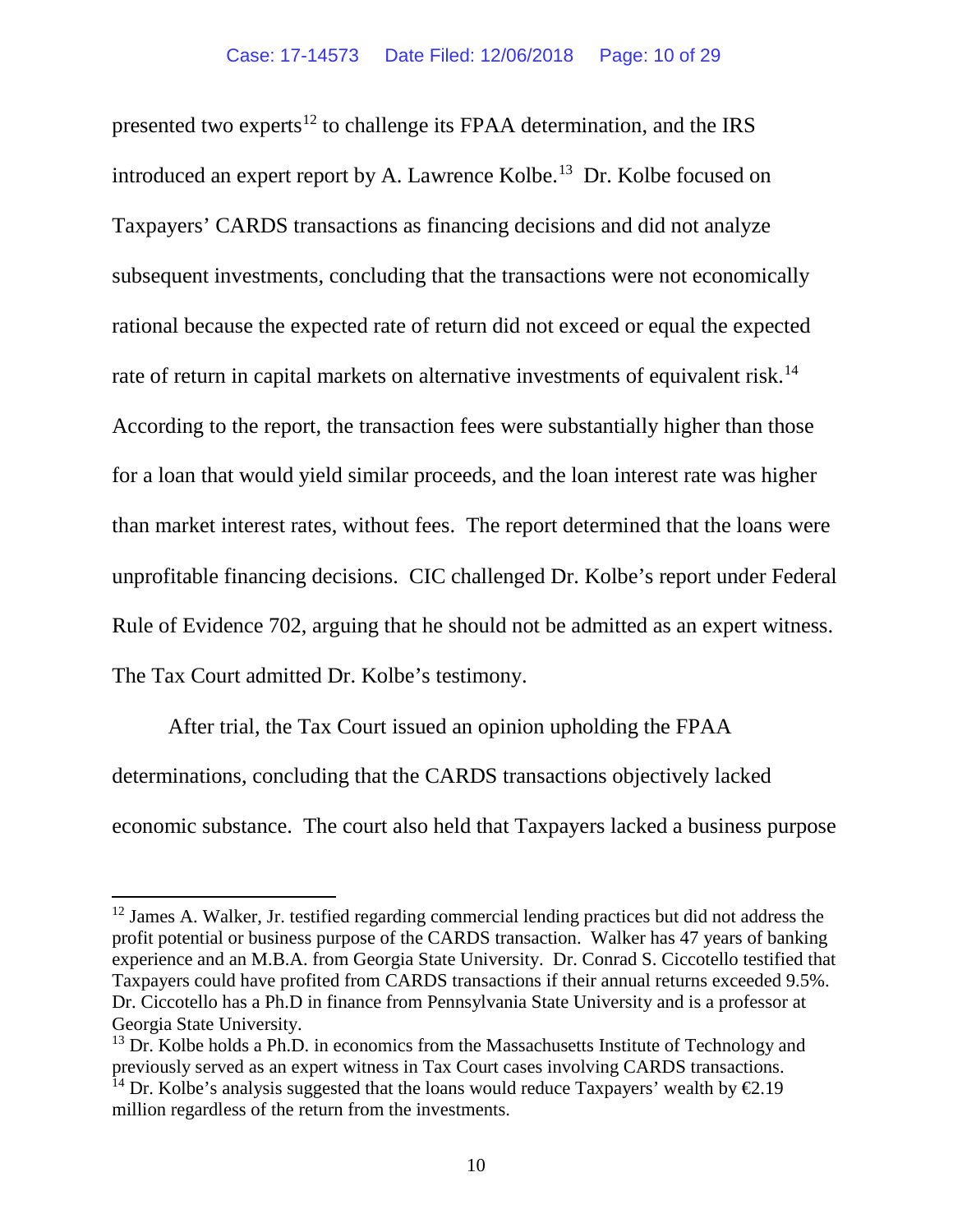for engaging in the CARDS transactions. Finally, the court upheld imposition of accuracy-related penalties, finding that (1) Taxpayers' claimed basis in their redeemed notes was entirely eliminated, and (2) Taxpayers lacked reasonable cause for their tax positions. CIC appealed. On February 27, 2018, CIC also filed a letter with this Court pursuant to Rule 28(j) of the Federal Rules of Appellate Procedure,<sup>[15](#page-10-0)</sup> asserting a new challenge to the Tax Court's imposition of an underpayment penalty under 26 U.S.C. § 6571(b)(1).

# **II. Economic Substance and Business Purpose of the CARDS Transaction**

## *A. The Tax Court's Analysis*

CIC argues that the Tax Court failed to consider part of the transaction at issue here, leading the court to incorrectly conclude that CIC's transaction lacked economic substance or business purpose other than the generation of tax benefits. We review the Tax Court's legal conclusions regarding the Internal Revenue Code de novo, and its findings of fact for clear error. *Campbell v. Comm'r*, 658 F.3d 1255, 1258 (11th Cir. 2011) (per curiam). Under the clear error standard, "where

FED. R. APP. P. 28(j).

<span id="page-10-0"></span> $15$  Rule 28(j) states:

If pertinent and significant authorities come to a party's attention after the party's brief has been filed—or after oral argument but before decision—a party may promptly advise the circuit clerk by letter, with a copy to all other parties, setting forth the citations. The letter must state the reasons for the supplemental citations, referring either to the page of the brief or to a point argued orally. The body of the letter must not exceed 350 words. Any response must be made promptly and must be similarly limited.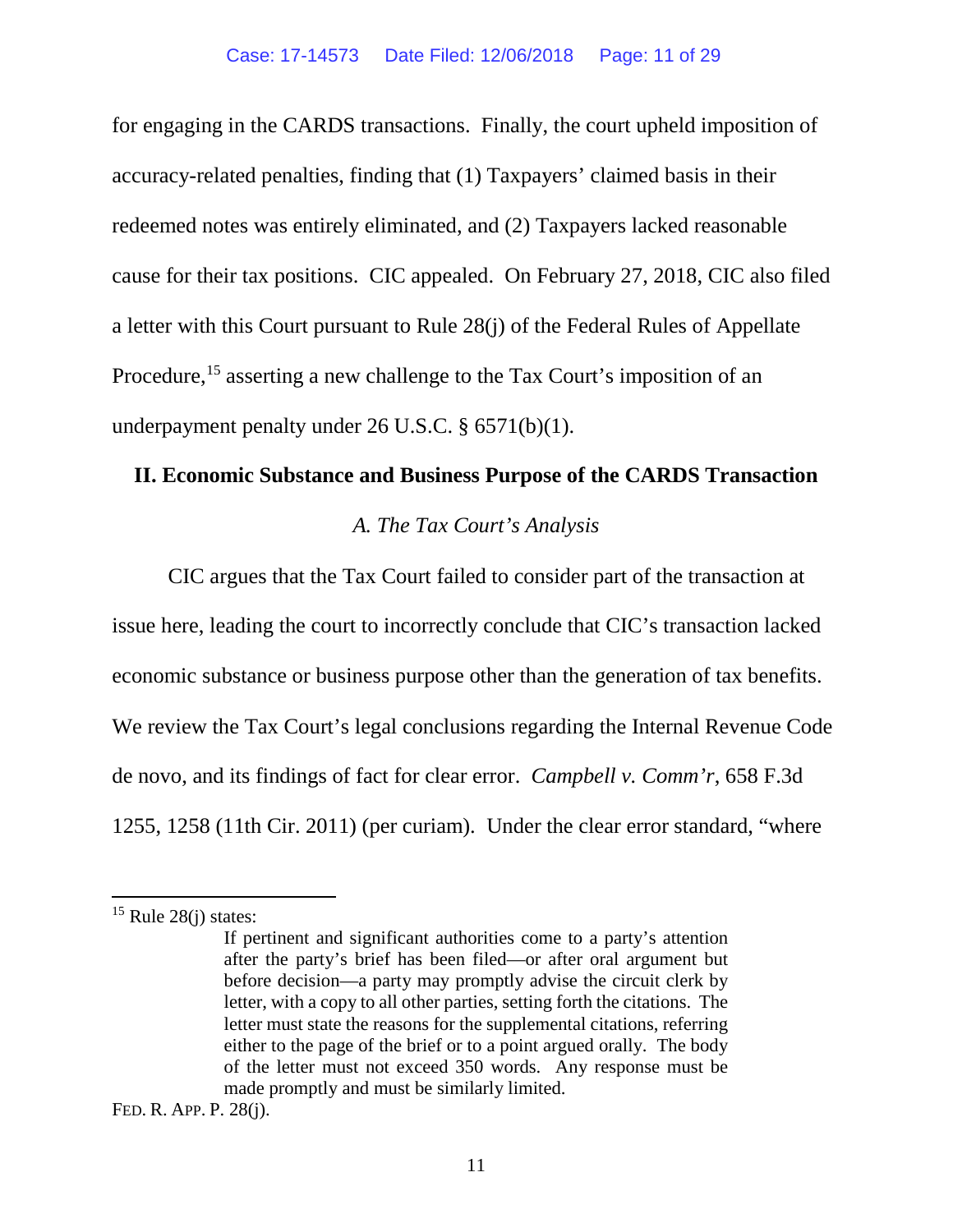there are two permissible views of the evidence, the tax court's choice between them cannot be clearly erroneous." *Piggly Wiggly S., Inc. v. Comm'r*, 803 F.2d 1572, 1576 (11th Cir. 1986). Factual findings based on credibility assessments are entitled to particular deference. *See id*.

Section 165(a) of the Internal Revenue Code allows deductions for any losses that are actually sustained, and not otherwise compensated for, during the taxable year. 26 U.S.C. § 165(a). "Only a bona fide loss is allowable. Substance and not mere form shall govern in determining a deductible loss." Treas. Reg. § 1.165-1(b). "[F]ederal tax law disregards transactions lacking an economic purpose which are undertaken only to generate a tax savings. Federal tax law is concerned with the economic substance of the transaction under scrutiny and not the form by which it is masked." *United States v. Heller*, 866 F.2d 1336, 1341 (11th Cir. 1989). A transaction is not entitled to tax respect if it "lacks economic effects or substance other than the generation of tax benefits, or if the transaction serves no business purpose." *Winn-Dixie Stores, Inc. v. Comm'r*, 254 F.3d 1313, 1316 (11th Cir. 2001) (per curiam). If a transaction lacks either objective economic effects or subjective business purpose, it will be disregarded for tax savings. *See Kearney Partners Fund, LLC v. United States*, 803 F.3d 1280, 1295 (11th Cir. 2015) (per curiam); *United Parcel Serv. of Am., Inc. v. Comm'r*, 254 F.3d 1014, 1018 (11th Cir. 2001).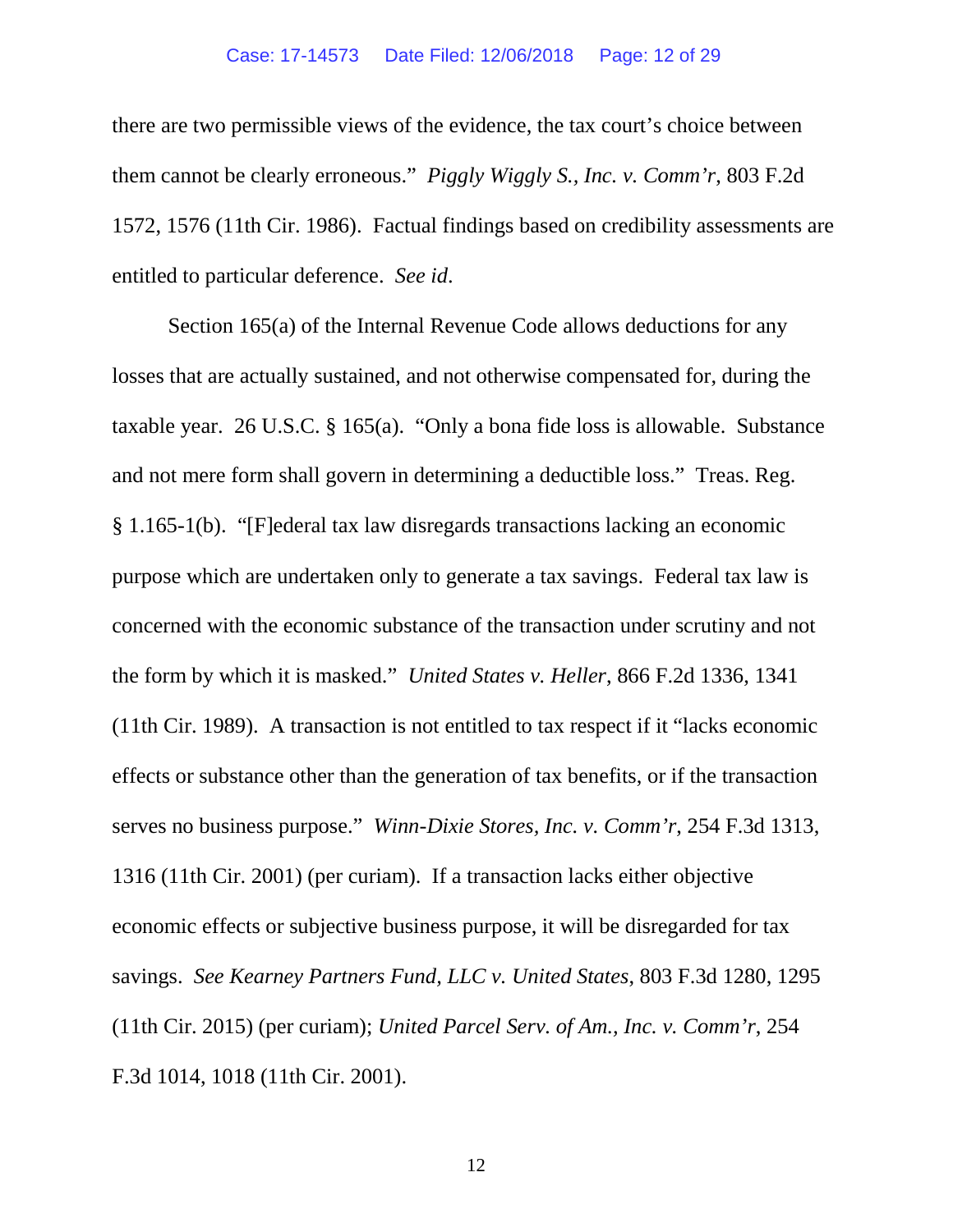Courts evaluating a transaction for economic substance and business purpose should exercise common sense, looking at the totality of evidence and focusing on "the specific transactions at issue, not the activities of the entity as a whole." *Kearney Partners Fund*, 803 F.3d at 1295. A transaction objectively has economic substance when it has economic effects other than creation of tax deductions—that is, it has "a reasonable possibility of making a profit." *Id*. "The kind of 'economic effects' required to entitle a transaction to respect in taxation include the creation of genuine obligations enforceable by an unrelated party." *United Parcel Serv. of Am.*, 254 F.3d at 1018. Taxpayers may use the Internal Revenue Code to their advantage, and therefore our subjective "business purpose" analysis distinguishes between legitimate transactions structured in a particular way to obtain tax benefits and illegitimate transactions *created* to generate tax benefits. *Kearney Partners Fund*, 803 F.3d at 1295.

The Tax Court properly focused on the CARDS transaction as the specific transaction generating the tax benefit—the artificial loss—at issue in CIC's 2000 tax returns. *See Gustashaw v. Comm'r*, 696 F.3d 1124, 1136–37 (11th Cir. 2012) (finding that a taxpayer's "tax underpayments were 'attributable to' a gross valuation misstatement within the meaning of § 6662" because the taxpayer "report[ed] an artificially inflated basis in currency" and "the abusive tax shelter is built upon the basis misstatement, and the transaction's lack of economic substance

13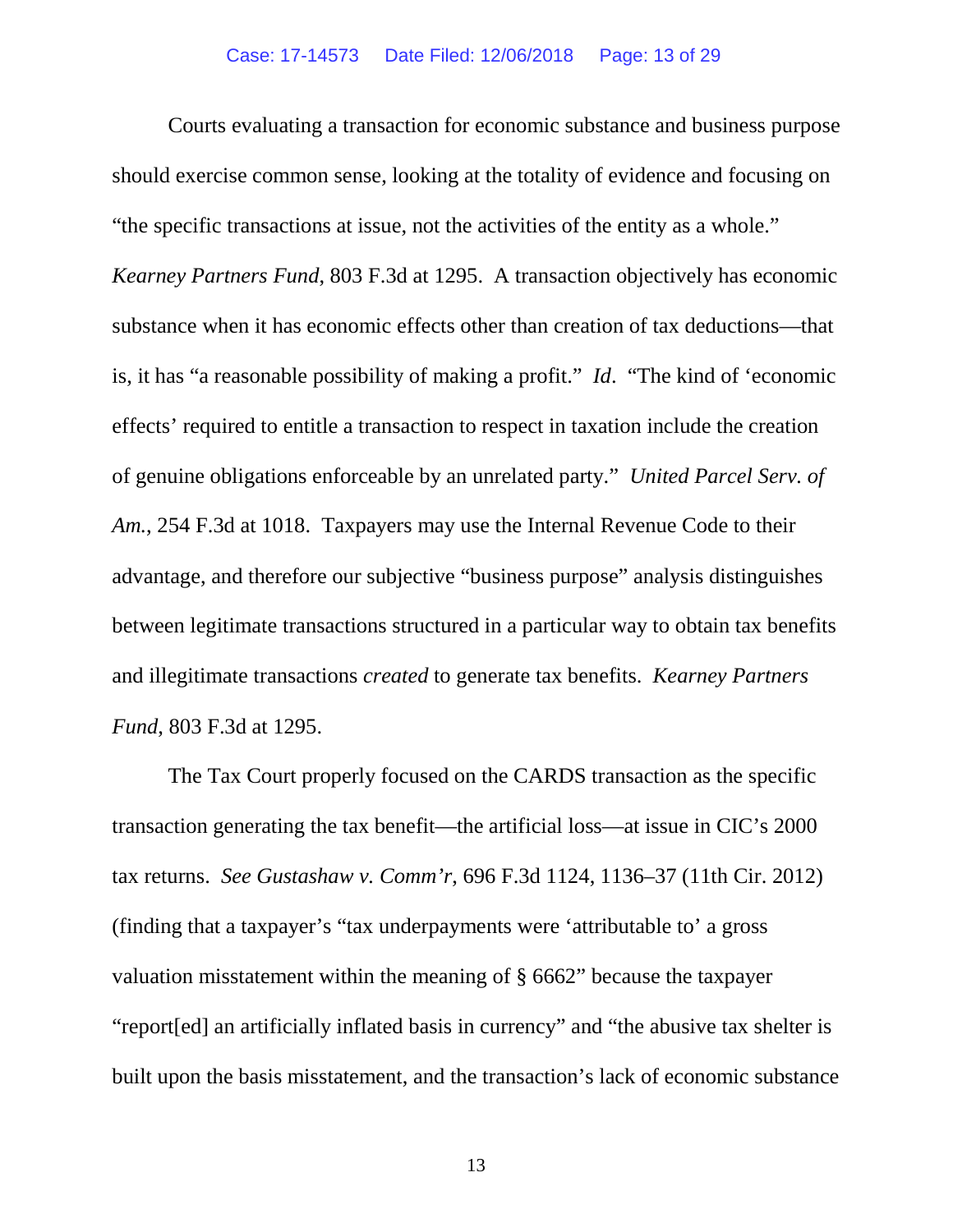is directly attributable to that misstatement"). CIC argues that it was motivated by a business purpose and its transaction had economic effects other than tax consequences because CIC planned to make a net profit from investments with proceeds of the interest-free loan it obtained in its CARDS transaction. These investments, however, were collateral to the CARDS transaction and did not contribute to CIC's ability to claim a tax benefit—thus, they are not considered to be part of the "specific transaction."<sup>16</sup> If we were to accept CIC's reasoning and include its investments in the relevant "transaction" here, any taxpayer could manufacture a transaction to obtain tax benefits and justify it as a financing decision with a legitimate business purpose by planning to use the potentially illgotten proceeds in a peripheral high-return investment. All taxpayers are legally permitted to structure transactions to obtain tax benefits, but they may not manufacture certain transactions solely to avoid paying taxes, which is what CIC did here. *See Kearney Partners Fund*, 803 F.3d at 1295.

The Tax Court concluded that the CARDS transactions reduced Taxpayers' wealth by over  $\bigoplus$  million and would have cost even more after one year therefore, there was no reasonable possibility of profit. While CIC may have had a business purpose to borrow funds for long-term investment, it had no legitimate

<span id="page-13-0"></span><sup>&</sup>lt;sup>16</sup> CIC's 2000 tax return claimed a loss equal to the amount of HVB's loan to Brondesbury less the amount of the promissory note redeemed by CIC, supporting the conclusion that the CARDS financing scheme alone was the loss-generating transaction, making it subject to analysis here.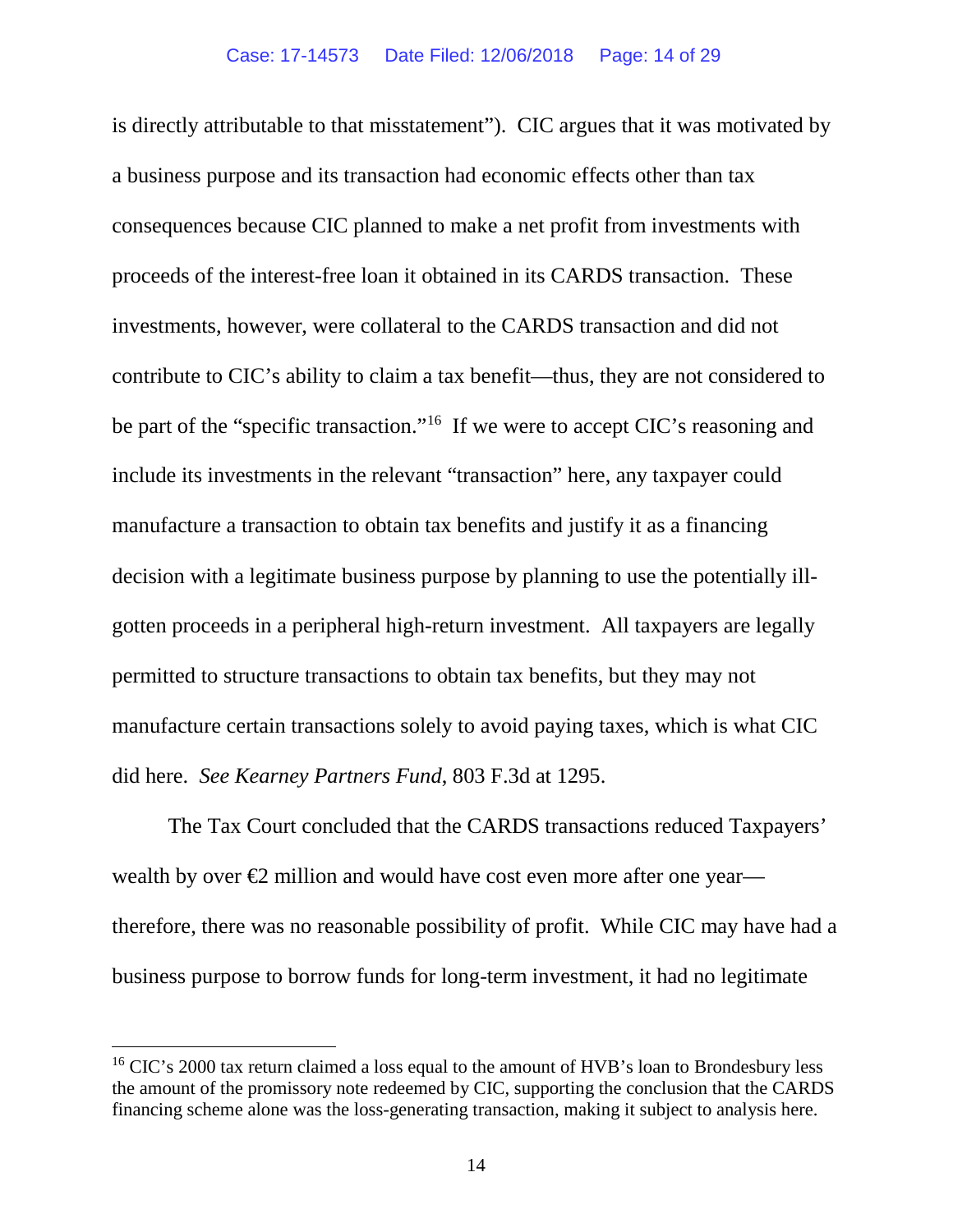business purpose for choosing this particular financing plan, which left considerably less money for investment than conventional financing. Moreover, the Tax Court found that CIC did not consider financing alternatives and made no attempt to reduce its cost of borrowing to maximize funds available for investment. Instead, CIC used a new bank—HVB—and paid financing costs of approximately 45% of the proceeds of its loan.[17](#page-14-0) The Tax Court discussed further evidence, including multiple one-year timeframes in documents related to the transaction, $^{18}$  $^{18}$  $^{18}$ suggesting that CIC did not truly enter into the CARDS transaction for long-term investment purposes and did not reasonably believe that it had taken on a genuine enforceable obligation to repay the full HVB debt. The court thus concluded that CIC's CARDS transaction objectively lacked economic substance and subjectively lacked a non-tax business purpose. The CARDS transaction is not entitled to tax respect if it lacks either of these qualities; the Tax Court found that it lacked both,

<span id="page-14-0"></span> $17$  The Tax Court determined that the fees CIC paid to Chenery and CIBC were significantly above market rates for comparable financing options, creating a substantial and unnecessary drag on the profitability of any investments. Taking these fees into account, CIC only obtained around \$2.25 million in investable funds.

<span id="page-14-1"></span><sup>&</sup>lt;sup>18</sup> The Tax Court noted that several items—including Brondesbury's time deposit at HVB, CIC's forward contract with HVB, and CIC's CIBC letter of credit—had one-year timeframes, indicating the loan would not last for 30 years. The Tax Court thus did not find credible CIC's claim that HVB called the loan due to the events of September 11, 2001, nor that CIC believed it would liable for the full HVB debt as the primary obligor bearing direct recourse liability to Brondesbury for 30 years. Furthermore, CIC rushed to finalize its CARDS transaction before the end of tax year 2000, but did not invest the resulting proceeds for nearly six weeks. The Tax Court found that the specific timing of the transaction and subsequent investment of proceeds cut against CIC's claim that it pursued the CARDS transaction for investment purposes.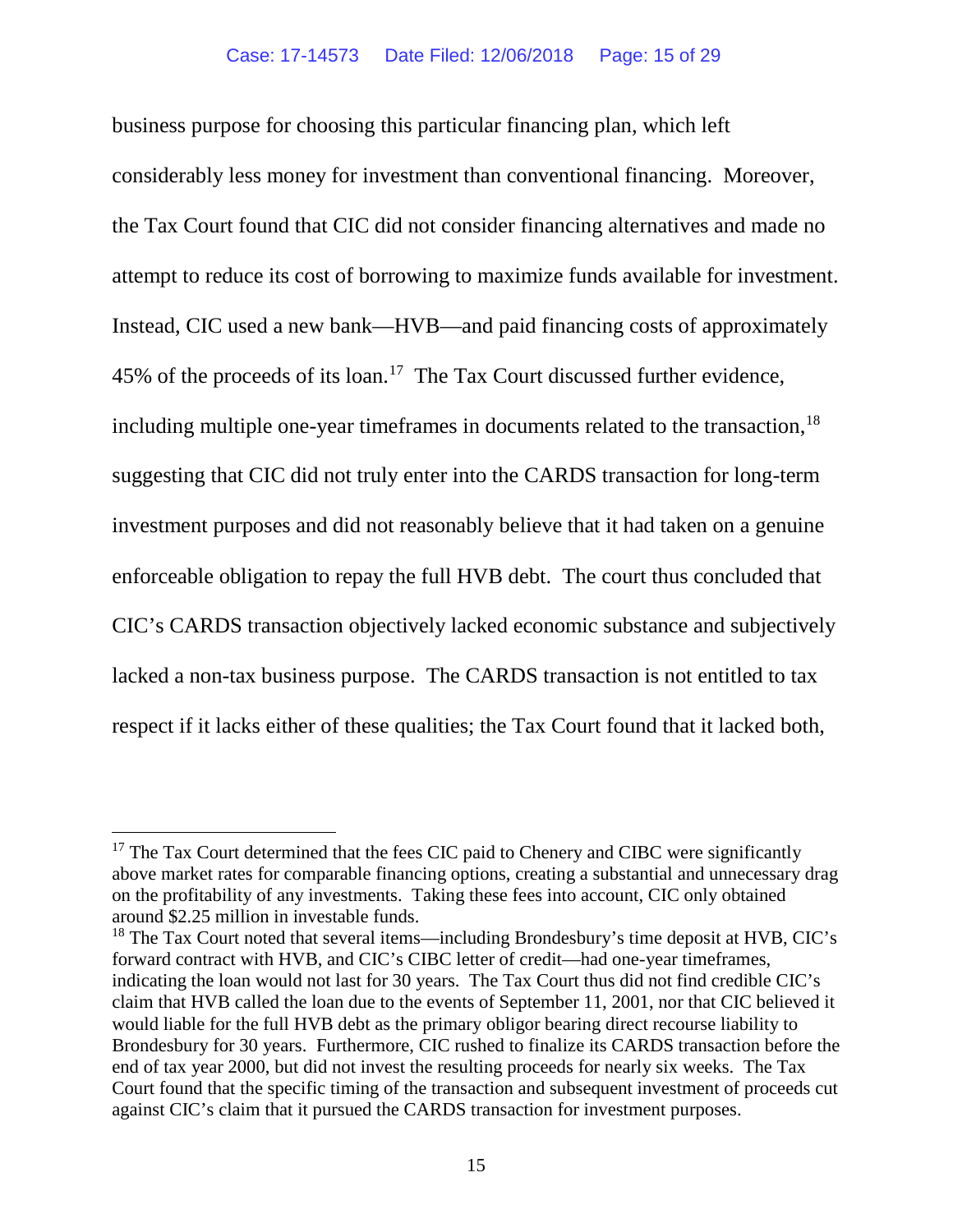and thus should be disregarded for tax savings. The findings of fact and credibility determinations made in reaching this conclusion do not constitute clear error.

# *B. Expert Witness Testimony*

In concluding that CIC's CARDS transaction lacked economic substance and business purpose, the Tax Court relied heavily on a report from the IRS expert witness, Dr. Kolbe. Relying on Rule 702 of the Federal Rules of Evidence, CIC argues that Dr. Kolbe should have been excluded from testifying as an expert because he is not qualified, he is unreliable, and his methodology incorrectly segregates finance from investment.

We review a trial court's decision to admit expert testimony for abuse of discretion. *Kumho Tire Co. v. Carmichael*, 526 U.S. 137, 152, 119 S. Ct. 1167, 1170 (1999). "That standard applies as much to the trial court's decisions about how to determine reliability as to its ultimate conclusion." *Id.*; *see also Knight through Kerr v. Miami-Dade Cty.*, 856 F.3d 795, 808 (11th Cir. 2017).

Federal Rule of Evidence 702 governs admission of expert testimony in Tax Court. 26 U.S.C. § 7453, FED. R. EVID. 702. [19](#page-15-0) In *Daubert v. Merrell Dow* 

<span id="page-15-0"></span> $19$  Rule 702 states:

A witness who is qualified as an expert by knowledge, skill, experience, training, or education may testify in the form of an opinion or otherwise if: (a) the expert's scientific, technical, or other specialized knowledge

will help the trier of fact to understand the evidence or to determine a fact in issue;

<sup>(</sup>b) the testimony is based on sufficient facts or data;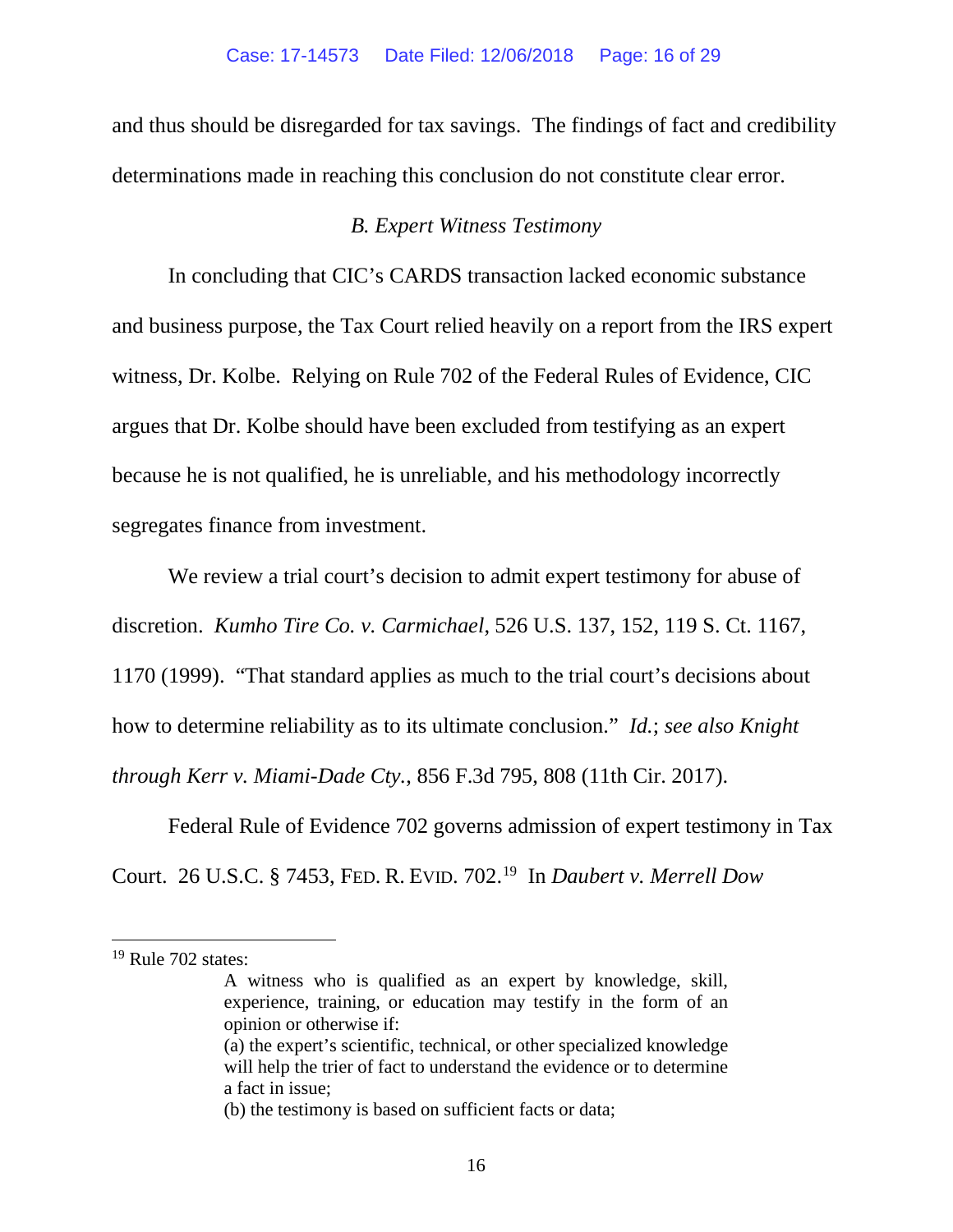*Pharmaceuticals, Inc.*, the Supreme Court held that Rule 702 compels district courts to screen expert scientific evidence for admissibility, and elaborated upon what courts should consider in applying the Rule. 509 U.S. 579, 589–595, 113 S. Ct. 2786, 2795–98 (1993). In *United States v. Frazier*, we summarized considerations for trial courts determining the admissibility of expert testimony:

> (1) [If] the expert is qualified to testify competently regarding the matters he intends to address; (2) [if] the methodology by which the expert reaches his conclusions is sufficiently reliable as determined by the sort of inquiry mandated in *Daubert*; and (3) [if] the testimony assists the trier of fact, through the application of scientific, technical, or specialized expertise, to understand the evidence or to determine a fact in issue.

387 F.3d 1244, 1260 (11th Cir. 2004) (en banc). The basic requirements qualification, reliability, and helpfulness—are distinct, but may overlap. *Id*. A witness's knowledge, training, skill, education, or experience may qualify her as an expert. *Id.* at 1260–61.

When determining the reliability of an expert's opinion, a trial court must assess "whether the reasoning or methodology underlying the testimony is scientifically valid and . . . whether that reasoning or methodology properly can be applied to the facts in issue." *Id.* at 1261–62. The court should consider, to the

 $\overline{a}$ 

<sup>(</sup>c) the testimony is the product of reliable principles and methods; and

<sup>(</sup>d) the expert has reliably applied the principles and methods to the facts of the case.

FED. R. EVID. 702.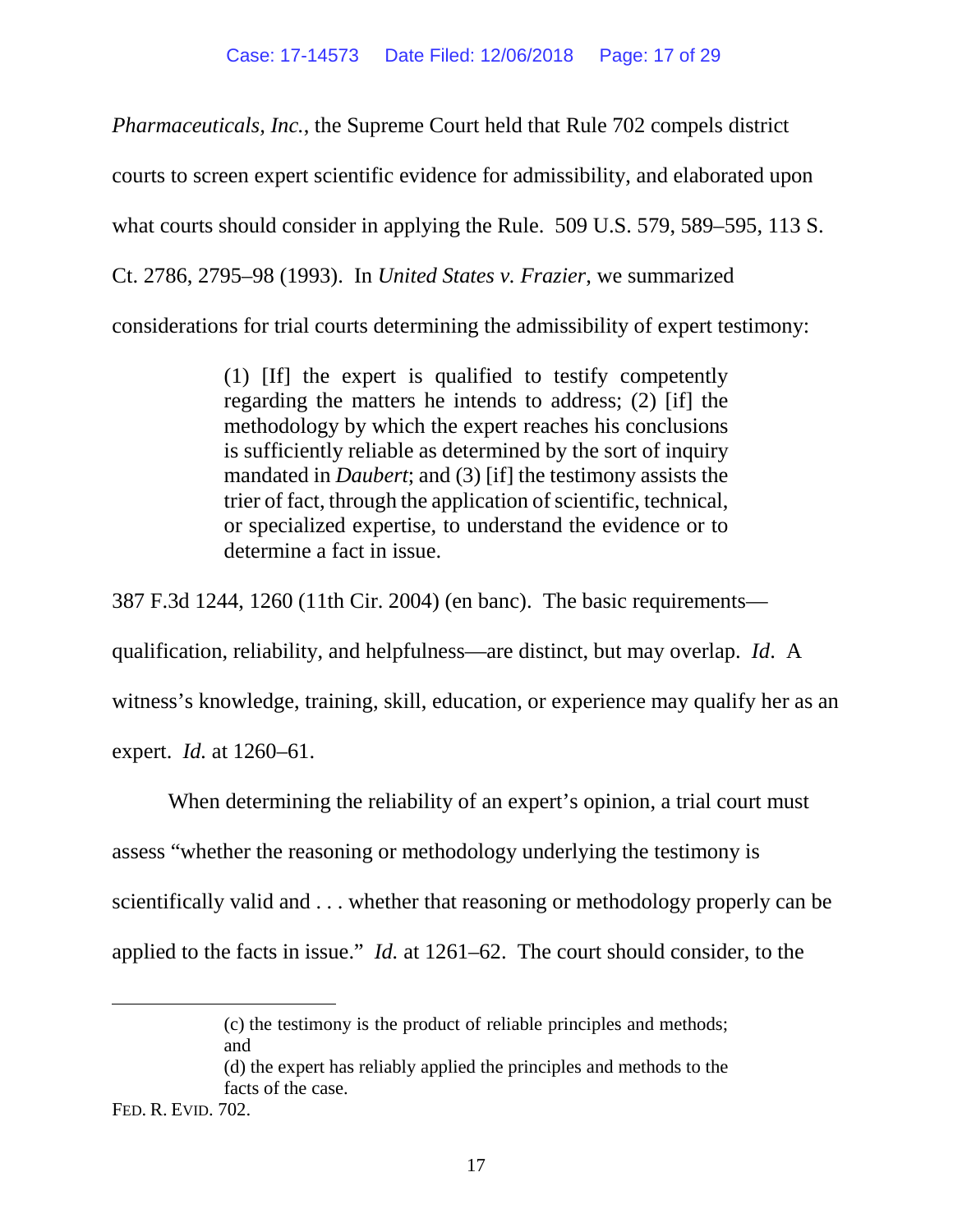extent practicable, (1) whether the expert's theory can be and has been tested; (2) whether the theory has been subjected to peer review and publication; (3) the known or potential rate of error; and (4) whether the method is generally accepted in the relevant community. *Id.* at 1262; *see also Kumho Tire Co. v. Carmichael*, 526 U.S. 137, 149, 119 S. Ct. 1167, 1174–75 (1999) (extending this analysis to experts with "specialized knowledge"). "These factors are illustrative, not exhaustive; not all of them will apply in every case, and in some cases other factors will be equally important in evaluating the reliability of proffered expert opinion." *Frazier*, 387 F.3d at 1262. This flexible analysis requires that trial judges "have considerable leeway in deciding in a particular case how to go about determining whether particular expert testimony is reliable." *Id*. (citing *Kumho Tire Co.*, 526 U.S. at 152, 119 S. Ct. at 1176 (1999)).

"[A]pplication of an abuse-of-discretion standard recognizes a range of possible conclusions that the trial judge may reach." *Id*. at 1266. The Tax Court's initial decision to admit the testimony of all three proffered experts with extensive cross-examination and argument, and then to rely primarily on the testimony of Dr. Kolbe, was within its discretion. The Tax Court noted Dr. Kolbe's relevant qualifications<sup>[20](#page-17-0)</sup> and considered CIC's evidence regarding his unreliability—

<span id="page-17-0"></span> $20$  CIC asserts that Dr. Kolbe has no experience as a loan officer or broker, and did not consult any banks in evaluating CIC's CARDS transaction. We do not, however, require that all expert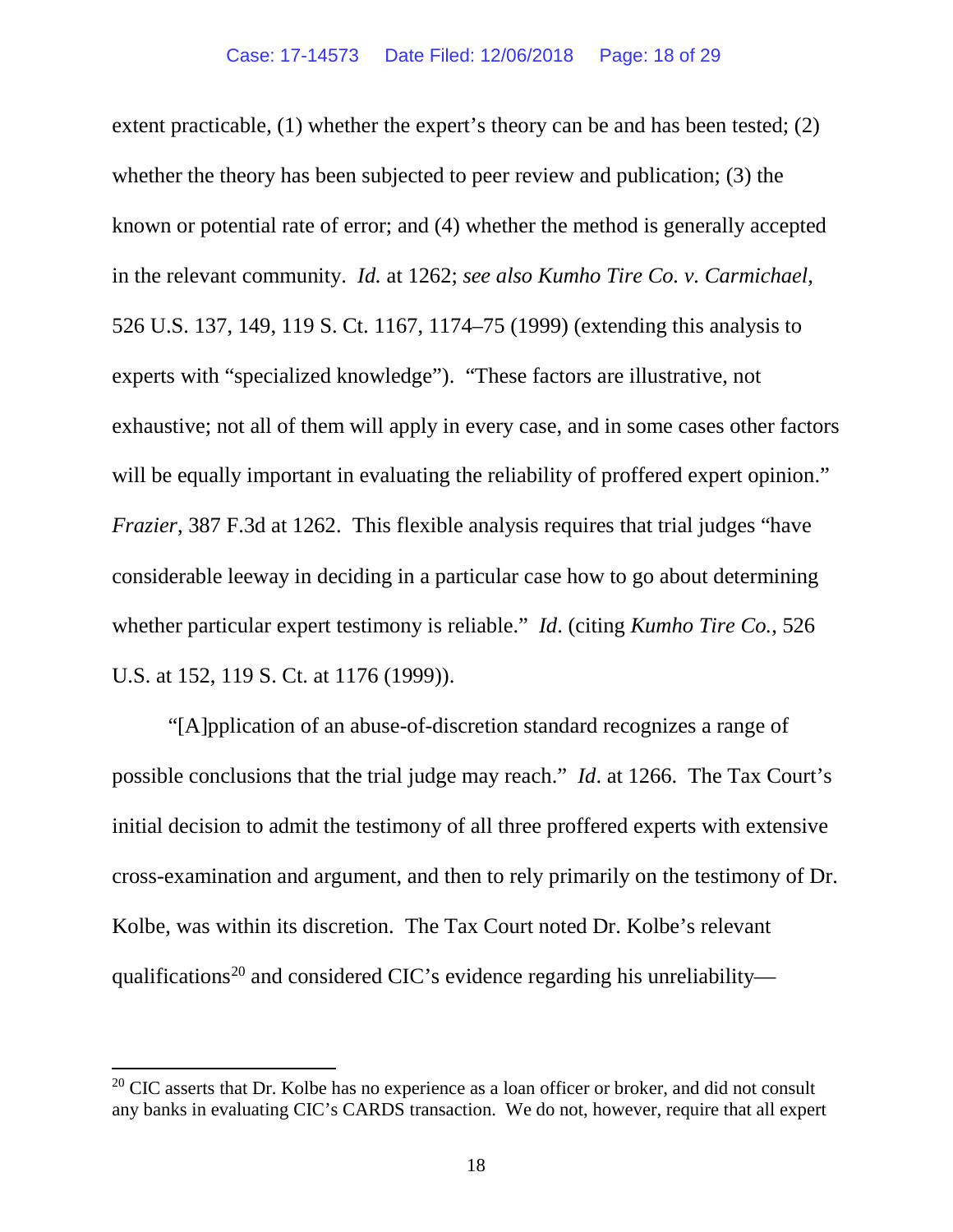particularly his potential bias due to significant compensation from the IRS for expert testimony in prior cases—before determining that Dr. Kolbe was qualified, reliable, and provided useful testimony. Moreover, the court considered the testimony and cross-examination of all expert witnesses to determine that Dr. Kolbe's method—focusing on the transaction that generated CIC's claimed tax benefit—was the most reliable and instructive evaluation. Given its thorough analysis, the Tax Court did not abuse its discretion in admitting, weighing, or relying upon Dr. Kolbe's testimony.

# **III. Imposition of the Underpayment Penalty**

CIC argues that, even if its CARDS transaction lacked economic substance and business purpose, CIC should not be subject to an underpayment penalty for the amount of the loss resulting from the CARDS transaction because it made the understatement on its 2000 return with reasonable cause and good faith. "Whether a taxpayer acted with reasonable cause and in good faith with regard to an underpayment of tax is a question of fact that we review for clear error." *Gustashaw*, 696 F.3d at 1134. Section 6662(a) imposes a 20% accuracy-related penalty on underpayment of tax for reasons listed in § 6662(b), including "[a]ny

 $\overline{a}$ 

witnesses be qualified by virtue of experience or consultation with other entities. Experts may be qualified in various ways. *Frazier*, 387 F.2d at 1260–61.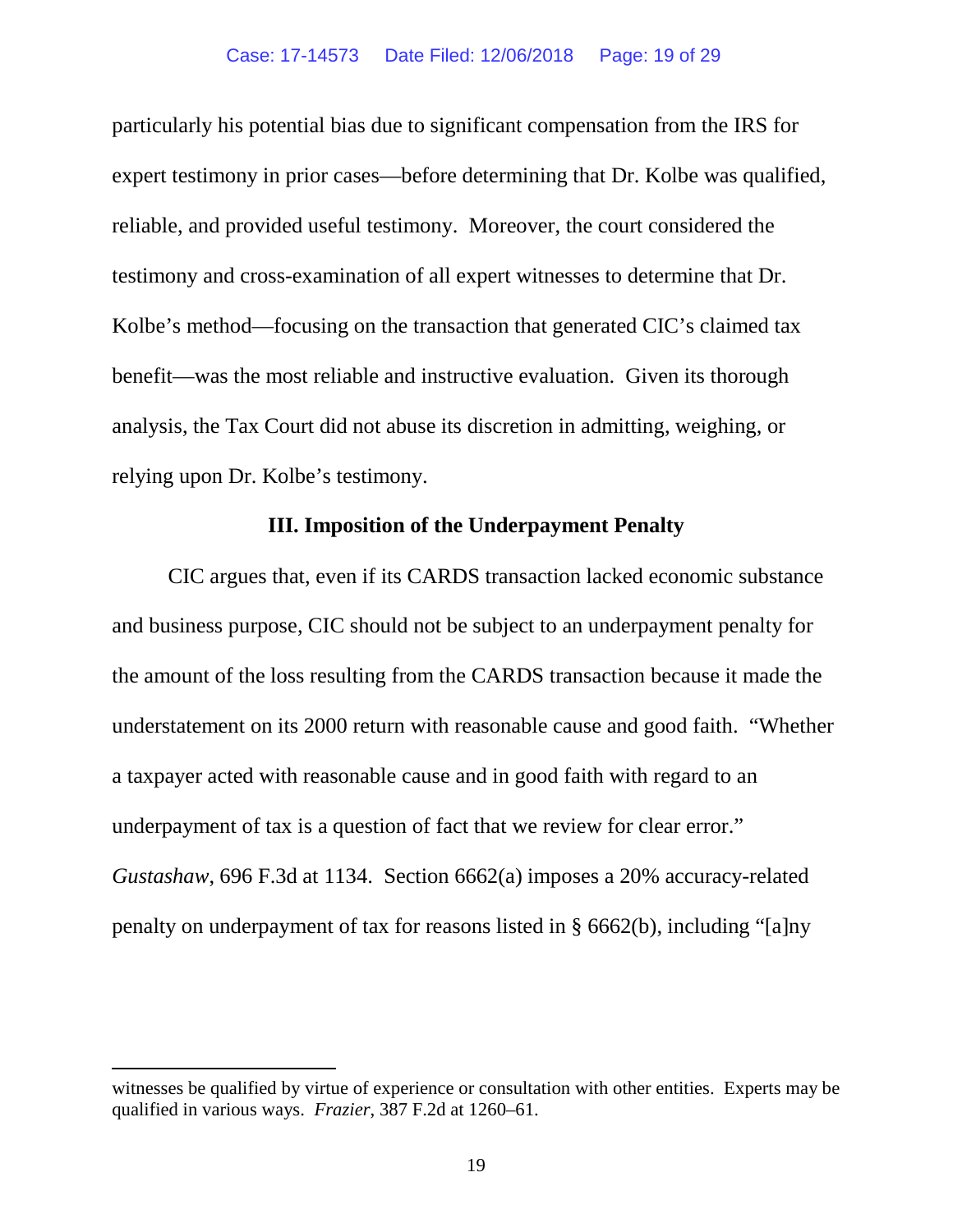substantial valuation misstatement." 26 U.S.C.  $\S\S 6662(a)$ , 6662(b)(3) (2000).<sup>21</sup> Section 6662(h) increases the penalty to 40% for "gross" valuation misstatements. A substantial valuation misstatement is an overstatement of 200% or more of the correct value or basis, and a gross valuation misstatement is an overstatement of 400% or more of the correct value or basis. *See id.* at §§ 6662(e), (h). Treasury Regulation  $\S 1.6662-5(g)$  provides:

> The [value](https://www.law.cornell.edu/definitions/index.php?width=840&height=800&iframe=true&def_id=bb8c1f064f7d690fee9a693abff4d271&term_occur=16&term_src=Title:26:Chapter:I:Subchapter:A:Part:1:Subjgrp:17:1.6662-5) or [adjusted basis](https://www.law.cornell.edu/definitions/index.php?width=840&height=800&iframe=true&def_id=7252b29124f2262ad7c506f59c7afdd1&term_occur=3&term_src=Title:26:Chapter:I:Subchapter:A:Part:1:Subjgrp:17:1.6662-5) claimed on a return of any [property](https://www.law.cornell.edu/definitions/index.php?width=840&height=800&iframe=true&def_id=bba09cadb5ff01866e924e352f3370d2&term_occur=16&term_src=Title:26:Chapter:I:Subchapter:A:Part:1:Subjgrp:17:1.6662-5) with a[n] . . . [adjusted basis](https://www.law.cornell.edu/definitions/index.php?width=840&height=800&iframe=true&def_id=7252b29124f2262ad7c506f59c7afdd1&term_occur=4&term_src=Title:26:Chapter:I:Subchapter:A:Part:1:Subjgrp:17:1.6662-5) of [zero](https://www.law.cornell.edu/definitions/index.php?width=840&height=800&iframe=true&def_id=006dfe1df85423c44316de33be46a499&term_occur=2&term_src=Title:26:Chapter:I:Subchapter:A:Part:1:Subjgrp:17:1.6662-5) is considered to be 400 percent or more of the correct [amount.](https://www.law.cornell.edu/definitions/index.php?width=840&height=800&iframe=true&def_id=e805341e826e50dbe8e45d3226829f67&term_occur=4&term_src=Title:26:Chapter:I:Subchapter:A:Part:1:Subjgrp:17:1.6662-5) There is a gross [valuation](https://www.law.cornell.edu/definitions/index.php?width=840&height=800&iframe=true&def_id=e27c5b1037a76d7eb4435019954e8e61&term_occur=22&term_src=Title:26:Chapter:I:Subchapter:A:Part:1:Subjgrp:17:1.6662-5) misstatement with respect to such [property,](https://www.law.cornell.edu/definitions/index.php?width=840&height=800&iframe=true&def_id=bba09cadb5ff01866e924e352f3370d2&term_occur=17&term_src=Title:26:Chapter:I:Subchapter:A:Part:1:Subjgrp:17:1.6662-5) therefore, and the applicable [penalty](https://www.law.cornell.edu/definitions/index.php?width=840&height=800&iframe=true&def_id=0ad3224cd8224af2a6afb499ce21dacc&term_occur=11&term_src=Title:26:Chapter:I:Subchapter:A:Part:1:Subjgrp:17:1.6662-5) rate is 40 percent.

The IRS bears the burden of production with respect to a taxpayer's liability for a § 6662(a) penalty and must produce sufficient evidence supporting imposition of the penalty. *See* 26 U.S.C. § 7491(c). If the IRS meets this burden, "[t]he taxpayer bears the burden of establishing that he acted with reasonable cause and in good faith" in underpayment in order to avoid the imposition of misstatement penalties described in 26 U.S.C. § 6662. *Gustashaw*, 696 F.3d at 1139 (citing 26 U.S.C. § 6664(c)(1) (2000)).

<span id="page-19-0"></span><sup>&</sup>lt;sup>21</sup> Sections 6662 and 6664 were amended after 2000; they now (1) carry lesser percentage requirements for valuation misstatements and (2) expressly address "reasonable cause" and "economic substance." The 2000 versions of these sections apply to CIC's 2000 tax return. The applicability of any penalty attributable to an adjustment to a partnership item was determined at the partnership level in 2000. *See id.* at §§ 6221, 6226(f) (2000).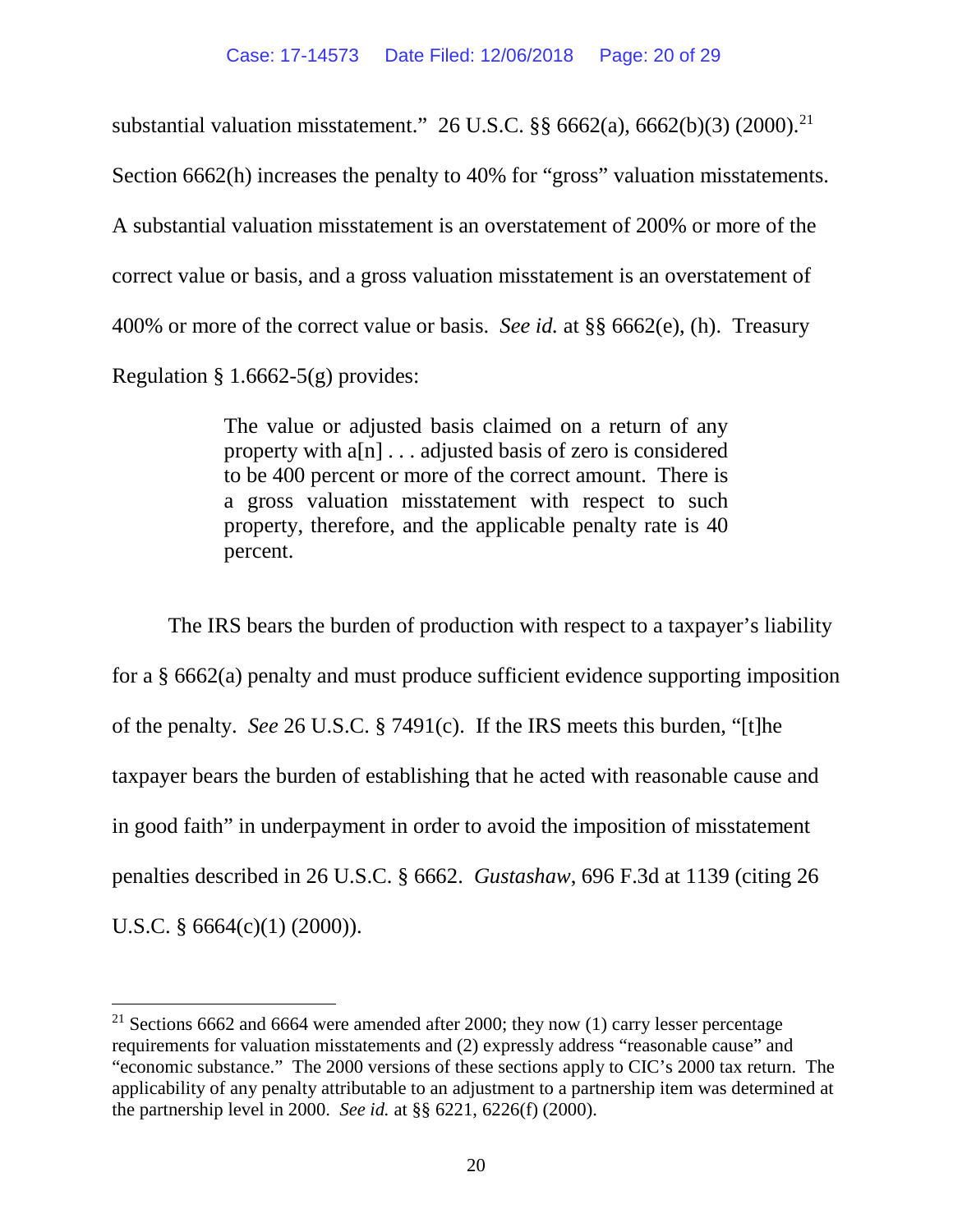"Under the regulations, the determination of whether the taxpayer has established reasonable cause is made based on all the pertinent facts and circumstances." *Id.*; *see also* Treas. Reg. § 1.6664-4(b)(1) (describing the evaluation of reasonable cause and good faith as a finding of fact based on the totality of the circumstances). "Circumstances that may indicate reasonable cause and good faith include an honest misunderstanding of fact or law that is reasonable in light of all of the facts and [circumstances,](https://www.law.cornell.edu/definitions/index.php?width=840&height=800&iframe=true&def_id=c6952e9555e878985d851b32043818c2&term_occur=2&term_src=Title:26:Chapter:I:Subchapter:A:Part:1:Subjgrp:17:1.6664-4) including the experience, knowledge, and education of the [taxpayer.](https://www.law.cornell.edu/definitions/index.php?width=840&height=800&iframe=true&def_id=a1d17b090573400bd6a03dd4fbedfbdc&term_occur=6&term_src=Title:26:Chapter:I:Subchapter:A:Part:1:Subjgrp:17:1.6664-4)" Treas. Reg. § 1.6664-4(b)(1). Reasonable cause and good faith may exist in cases of "first impression" when taxpayers take reasonably debatable positions on their return, *see Williams v. Comm'r*, 123 T.C. 144, 153–54 (2004), or when taxpayers take positions on initial interpretation of unclear statutory text, *see Bunney v. Comm'r*, 114 T.C. 259, 266 (2000). "A return position that is 'arguable, but fairly unlikely to prevail in court' satisfies the reasonable basis standard." *Bunney*, 114 T.C. at 266 (quoting Treas. Reg.  $§ 1.6662-4(d)(2)).$ 

A taxpayer may also establish reasonable cause by showing that he "reasonably relied in good faith on the advice of an independent professional, such as a tax advisor, lawyer, or accountant, as to the transaction's tax treatment." *Gustashaw*, 696 F.3d at 1139. The professional advice must: (1) rely on the law applied to all pertinent facts and circumstances; (2) not rely on another's

21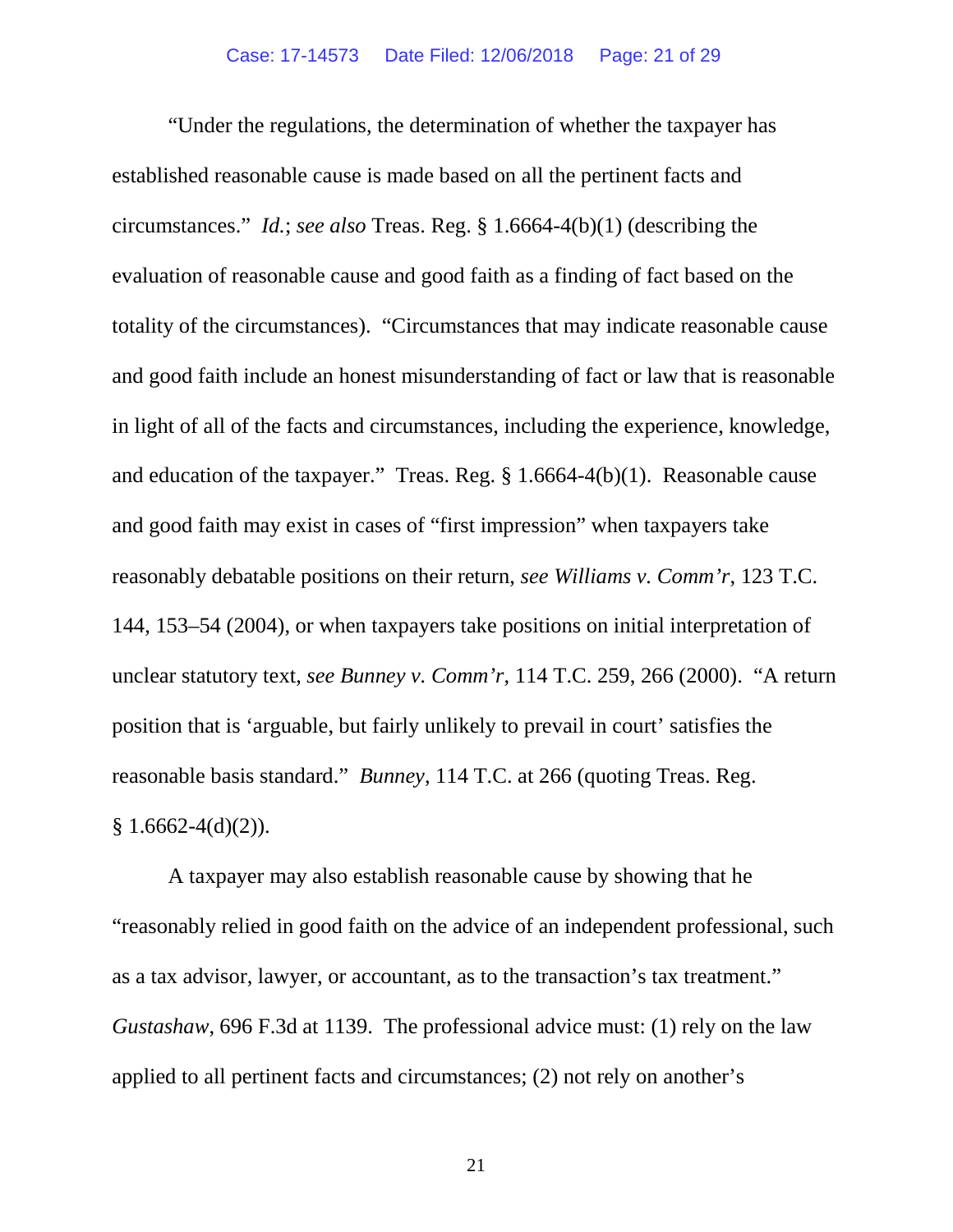unreasonable factual or legal assumptions or unreasonable representations; and (3) be objectively reasonable. *Id*. The advice must contemplate "the taxpayer's [purposes](https://www.law.cornell.edu/definitions/index.php?width=840&height=800&iframe=true&def_id=a79748f585452c9cf3a98317b29ec6c8&term_occur=1&term_src=Title:26:Chapter:I:Subchapter:A:Part:1:Subjgrp:17:1.6664-4) (and the relative weight of such [purposes\)](https://www.law.cornell.edu/definitions/index.php?width=840&height=800&iframe=true&def_id=a79748f585452c9cf3a98317b29ec6c8&term_occur=2&term_src=Title:26:Chapter:I:Subchapter:A:Part:1:Subjgrp:17:1.6664-4) for entering into a transaction and for structuring a transaction in a particular manner."[22](#page-21-0) Treas. Reg. § 1.6664-  $4(c)(1)(i)$ . Reliance is not reasonable if the advisor promoted the transaction or otherwise had a conflict of interest about which the taxpayer knew or should have known. *Gustashaw*, 696 F.3d at 1139. Reliance is likewise unreasonable "when the taxpayer knew or should have known that the transaction was too good to be true in light of all the circumstances." *Id*. (internal quotation marks omitted).

The 40% gross valuation misstatement penalty applies to CIC's reported tax loss from the CARDS transaction because (1) the transaction lacked economic substance, and (2) the correct basis of CIC's redeemed note was zero, causing underpayments in CIC's partners' taxes for 2000. Treas. Reg. § 1.6662-5(g); *see also United States v. Woods*, 571 U.S. 31, 43–44, 134 S. Ct. 557, 565–66 (2013). Thus, CIC is subject to this 40% penalty unless it can show that it had reasonable cause for its underpayment and acted in good faith. CIC argues that it should not be subject to this penalty because it *did* have reasonable cause to claim the

<span id="page-21-0"></span> $22$  "[A]dvice must not be based upon a representation or assumption which the [taxpayer](https://www.law.cornell.edu/definitions/index.php?width=840&height=800&iframe=true&def_id=a1d17b090573400bd6a03dd4fbedfbdc&term_occur=26&term_src=Title:26:Chapter:I:Subchapter:A:Part:1:Subjgrp:17:1.6664-4) knows, or has reason to know, is unlikely to be true, such as an inaccurate representation or assumption as to the [taxpayer'](https://www.law.cornell.edu/definitions/index.php?width=840&height=800&iframe=true&def_id=a1d17b090573400bd6a03dd4fbedfbdc&term_occur=27&term_src=Title:26:Chapter:I:Subchapter:A:Part:1:Subjgrp:17:1.6664-4)s [purposes](https://www.law.cornell.edu/definitions/index.php?width=840&height=800&iframe=true&def_id=a79748f585452c9cf3a98317b29ec6c8&term_occur=3&term_src=Title:26:Chapter:I:Subchapter:A:Part:1:Subjgrp:17:1.6664-4) for entering into a transaction or for structuring a transaction in a particular manner." Treas. Reg.  $§ 1.6664-4(c)(1)(ii)$ .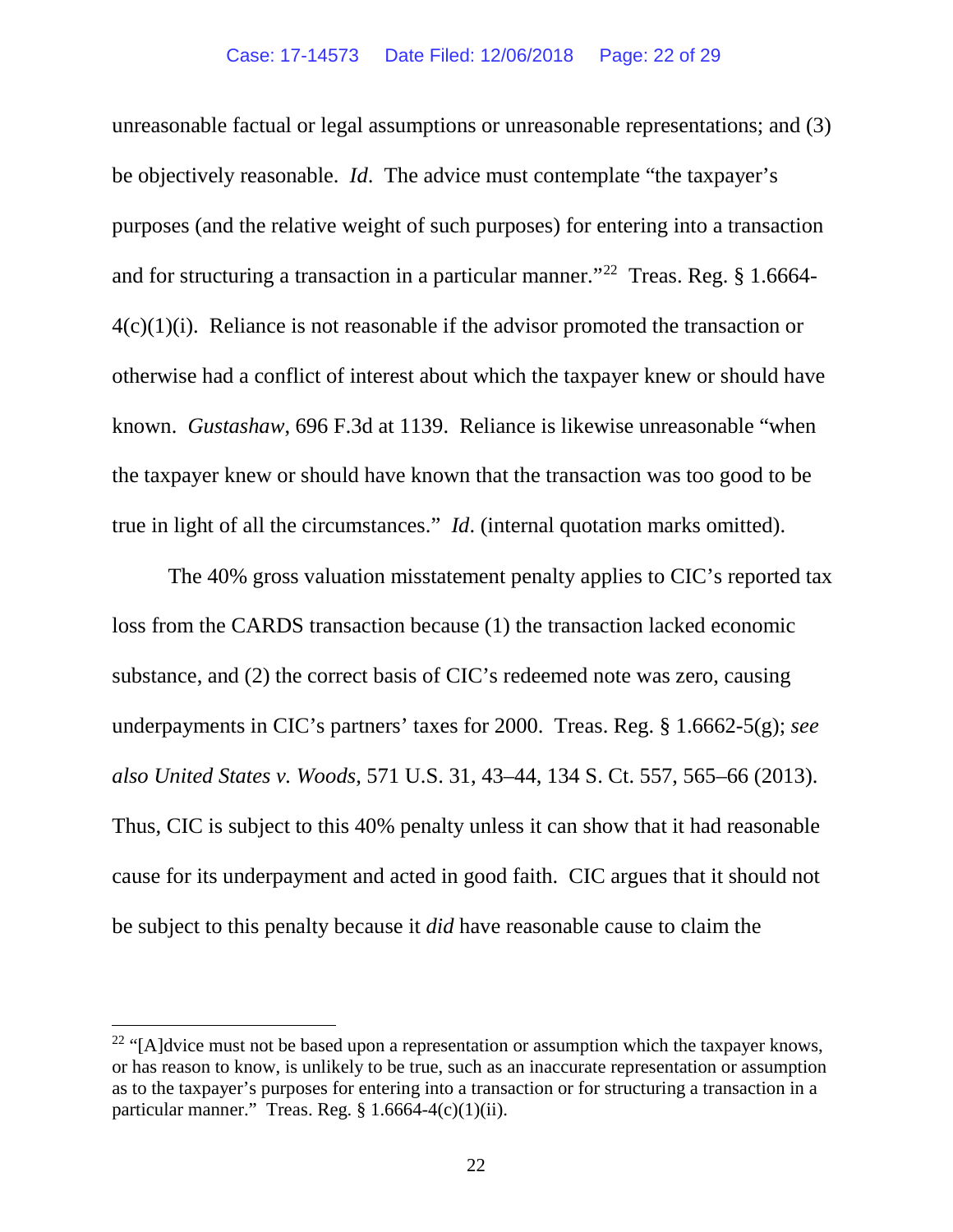\$27,724,620 capital loss on its 2000 tax return, and acted in good faith. CIC claims that it had reasonable cause because (1) CIC's managers reasonably relied upon counsel of professional advisors—including advice in an opinion letter from B&W and the assurances of CIC's other advisors—regarding the tax treatment of CARDS transactions, and (2) CIC took a reasonable position in its 2000 tax return under the unclear law that existed at the time.

The Tax Court addressed CIC's argument that it had reasonably relied on the counsel of professional advisors in claiming a \$27,724,620 loss, finding that CIC's reliance upon professional advice from B&W or any of its other advisors was objectively unreasonable in light of the facts. The court evaluated witness credibility and the facts in the record to conclude that CIC knew or should have known that B&W's opinion letter was not independent advice but was provided as part of Chenery's promotion of the CARDS plan, and CIC also knew or should have known that the CARDS transaction was too good to be true, regardless of what any advisors may have said. $^{23}$  The court also concluded that CIC did not

<span id="page-22-0"></span><sup>&</sup>lt;sup>23</sup> The Tax Court noted that Chenery selected B&W to evaluate the CARDS transaction. In the initial stages of setting up the CARDS transaction, the chief CARDS promoter at Chenery, Mr. Hahn, cited as a reference Mr. Ruble, CIC's contact at B&W. Moreover, B&W's opinion letter was promised as part of the CARDS package and CIC paid B&W indirectly through Chenery, clearly indicating that B&W had a conflict of interest.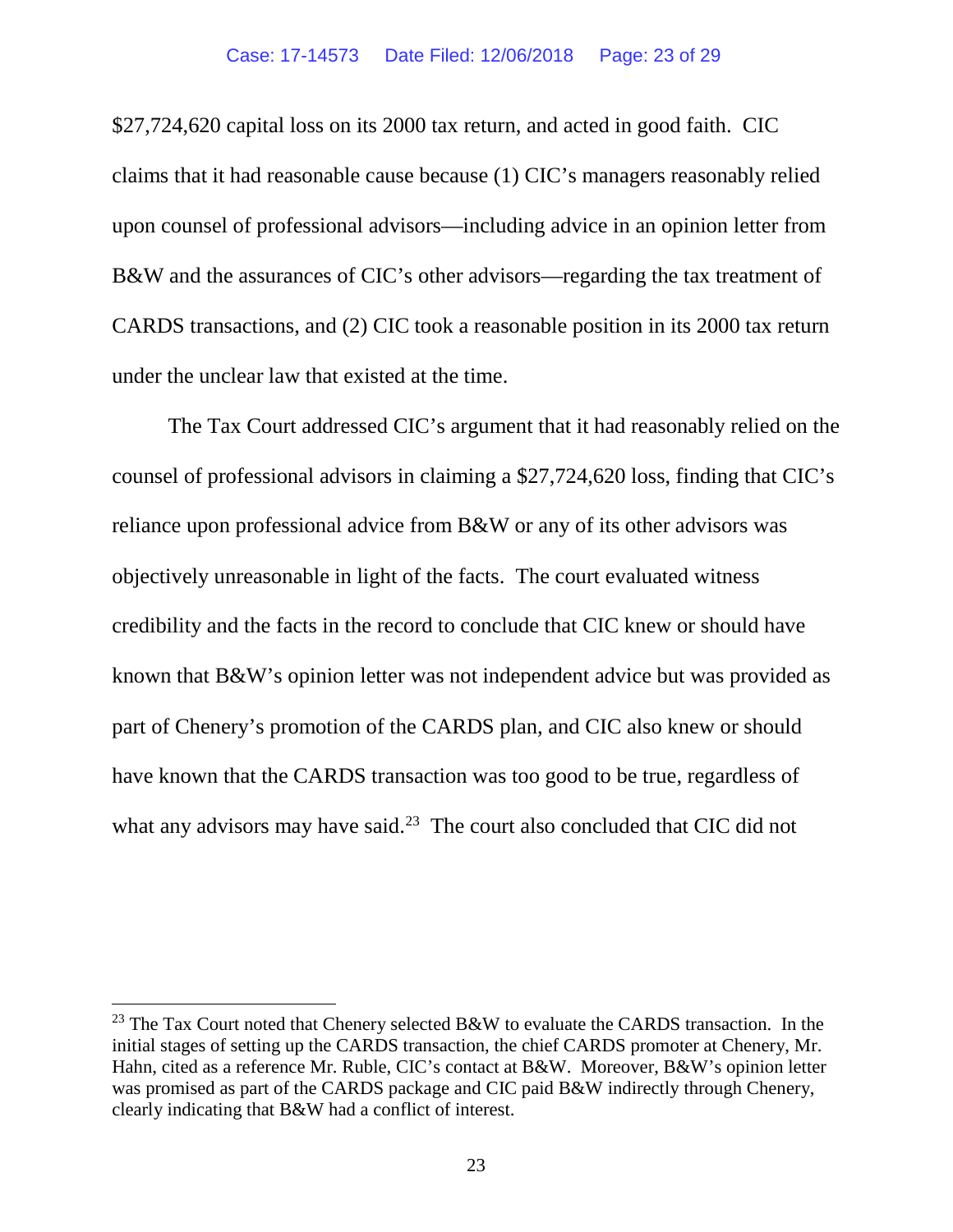#### Case: 17-14573 Date Filed: 12/06/2018 Page: 24 of 29

reasonably rely upon its local advisors at Windham or Rogers & Watkins for tax advice, because this advice was based on  $B\&W$ 's opinion letter.<sup>24</sup>

In evaluating the reasonableness of CIC's reliance and good faith with respect to the position that it took on its 2000 tax return, the Tax Court determined that CIC's managers were not as "unsophisticated" as they claimed to be. CIC argued that its managers lacked tax sophistication, but the court properly considered the "education, sophistication, and business experience" of the managers and the CIC Investment Committee more broadly.[25](#page-23-1) *See* Treas. Reg. § 1.6664-4(b)(1). The court found relevant the CIC managers' substantial knowledge and experience with respect to loans and investment, suggesting that they were familiar with ordinary financing transactions and tax consequences. The court noted how CIC's managers had considerable experience in financing transactions but did not investigate alternative financing options despite the high cost of the CARDS transaction. Ultimately, the court concluded that CIC did not reasonably rely on professional advice in drafting its 2000 tax returns.

CIC also argued that it had reasonable cause for its underpayment in 2000 because CARDS plans were a novel legal issue at that time, and CIC took a

<span id="page-23-0"></span><sup>&</sup>lt;sup>24</sup> CIC's advisors looked into some of the materials cited in the letter but failed to conduct any independent legal research despite the clearly apparent conflict of interest created by the evident relationship between Chenery and B&W.

<span id="page-23-1"></span> $25$  The Committee included an individual with an executive MBA, an individual with a business degree, and several people with investment experience. Lonnie Baxter and Henry Bird, managers of CIC and members of the Committee, both had significant experience with loans.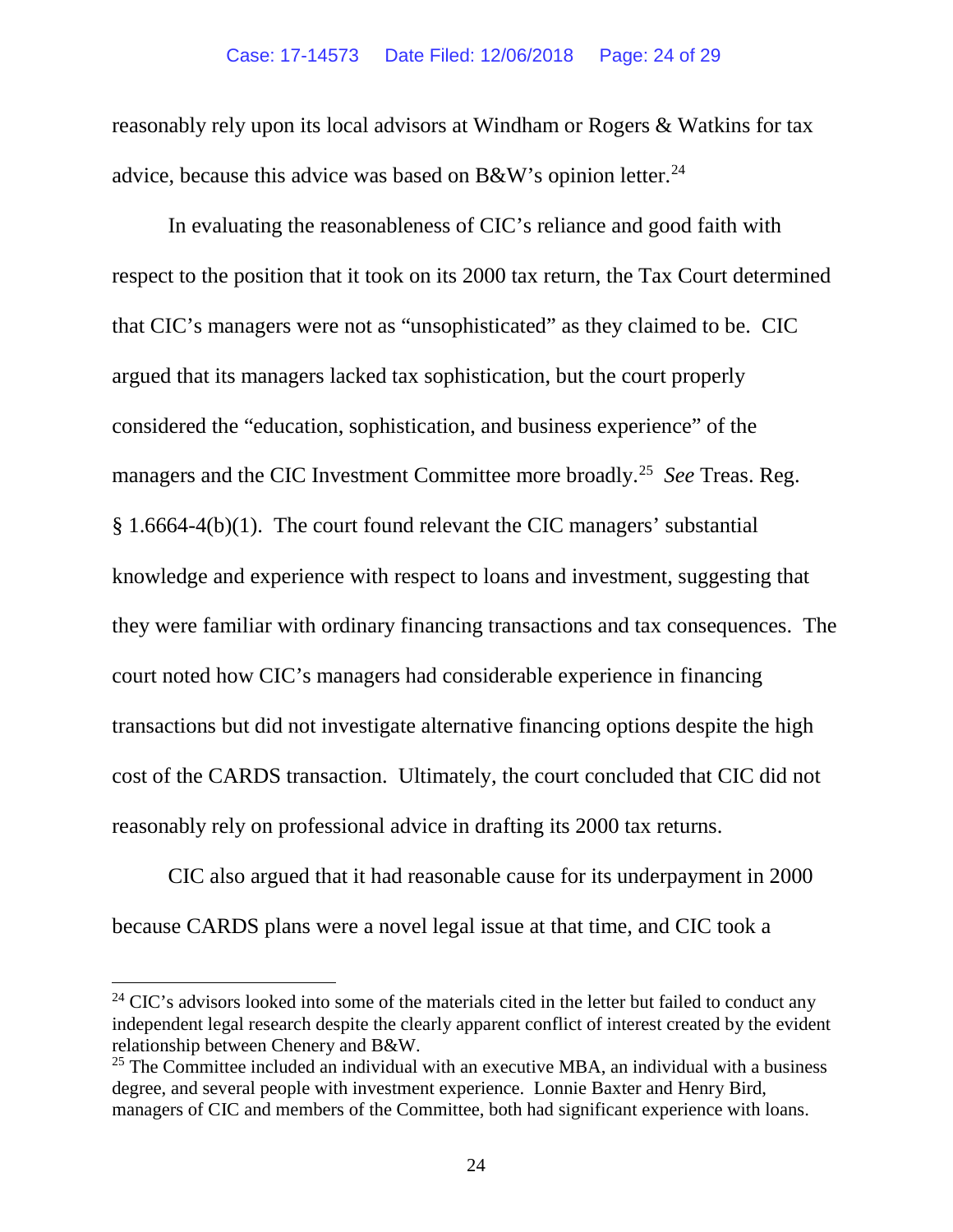#### Case: 17-14573 Date Filed: 12/06/2018 Page: 25 of 29

reasonable position given the unclear nature of the law. Although CARDS was a new tax structure in 2000, the legal theory underlying the FPAA issued to CIC was already established: transactions lacking economic substance are disregarded for tax purposes. The IRS issued Notice 2000-44 in August 2000, warning taxpayers about generating artificial losses from schemes that purported to inflate basis in assets. I.R.S. Notice 2000-44, 2000-2 C.B. 255. The IRS stressed that it would not recognize transactions lacking economic substance or business purpose for tax purposes, and taxpayers who claimed artificial tax benefits through such schemes would be subject to penalties. *Id*.

Notice 2000-44 did not explicitly address the illegality of a CARDS transaction, but described improper methods by which taxpayers attempted to inflate their adjusted basis to claim a loss in their taxes. Specifically, Notice 2000- 44 stated that "a loss is allowable as a deduction for federal income tax purposes only if it is bona fide and reflects actual economic consequences. An artificial loss lacking economic substance is not allowable." *Id.* Notice 2000-44 then cited *ACM Partnership v. Commissioner*, which described "bona fide losses" and recognized the relevant "transactions whose economic substance is at issue" as the "exchange . . . which gave rise to the disputed tax consequences." 157 F.3d 231, 252, 260 (3d Cir. 1998).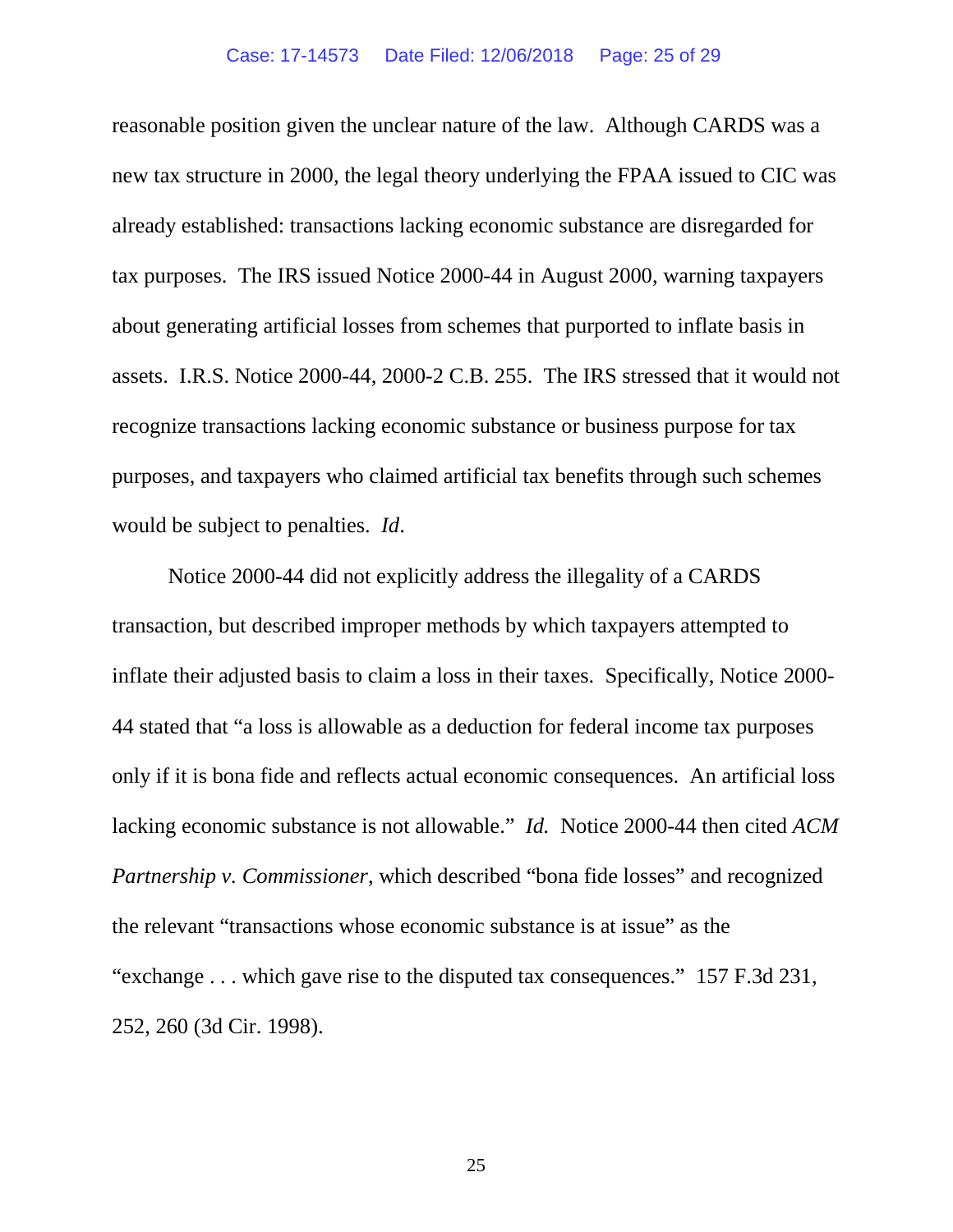Notice 2000-44 also cited *Scully v. United States*, 840 F.2d 478, 486 (7th Cir. 1988) (finding that deductible losses must be "genuine economic loss[es]"), and *Shoenberg v. Commissioner*, 77 F.2d 446, 448 (8th Cir. 1935), to provide guidance regarding the nature of bona fide losses with economic substance. In *Shoenberg*, the Eighth Circuit recognized that it was proper to "examin[e] all matters, relating to the sale by the taxpayer, which bear upon the deductible character of the loss shown by that sale." 77 F.2d at 448. The Eighth Circuit stated that the specific transaction to examine was "the entire transaction on account of which the deduction was claimed." *Id.* at 448–49. When CIC engaged in a CARDS transaction, it knew—based on a reading of B&W's opinion letter that the IRS had issued Notice 2000-44. The Tax Court determined that CIC was not dealing with a novel tax law issue in 2000, and CIC should have reasonably concluded based on the existing law and language in Notice 2000-44 that its CARDS loss-generating scheme—which would allow it to overstate its adjusted basis—was a plan to "generate an artificial tax loss," and thus would be subject to penalty. I.R.S. Notice 2000-44, 2000-2 C.B. 255.

Regardless of whether a novel issue existed, the Tax Court considered all facts and circumstances in evaluating reasonability and good faith. *See* Treas. Reg. § 1.6664-4(b)(1). Here, the court considered CIC's alleged reliance on its professional advisors, the sophistication and experience of CIC's managers, and

26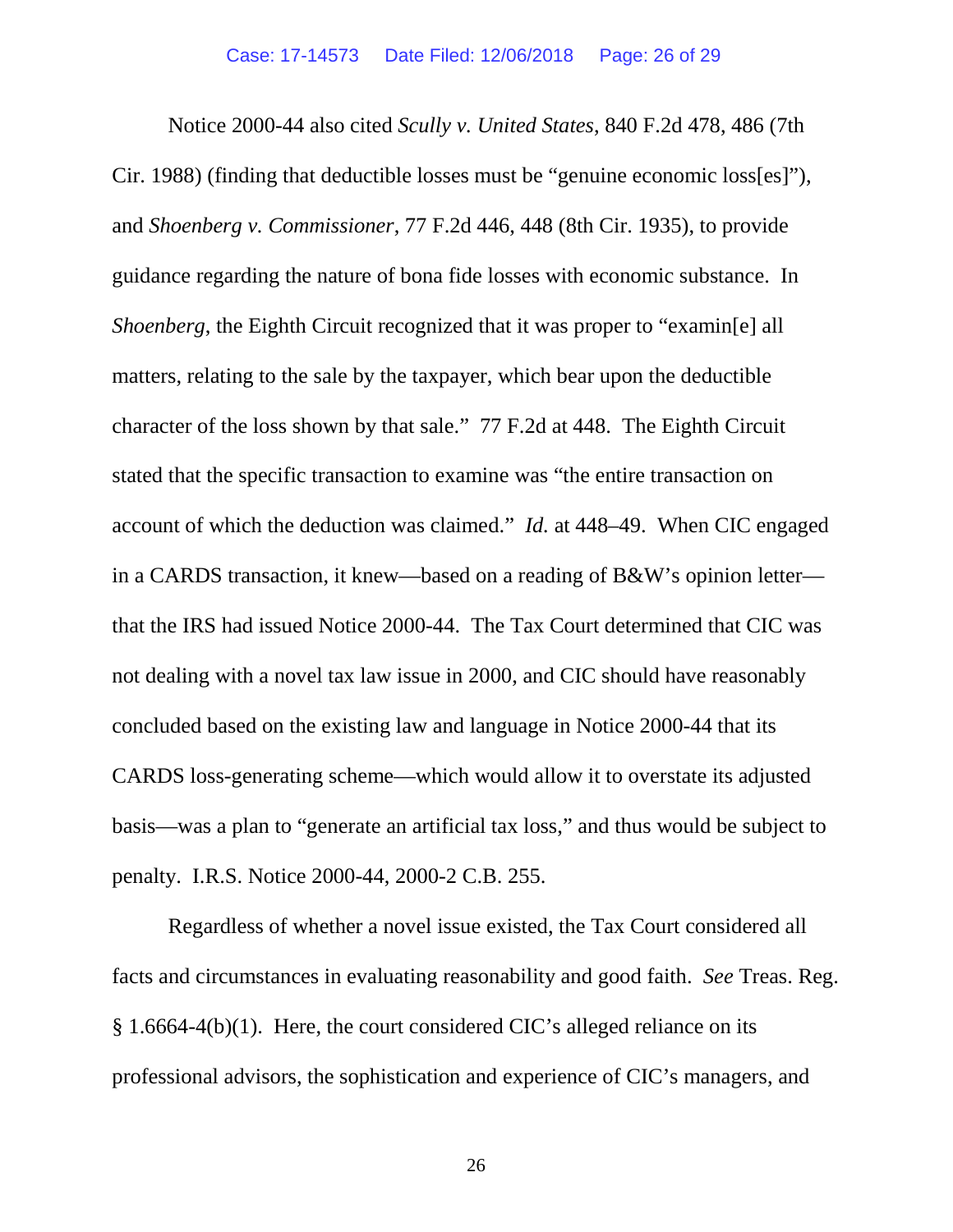the applicability of existing law in 2000 to determine that CIC lacked reasonable cause and good faith. The court supported its findings in its opinion by including facts and credibility determinations upon which it relied. Based on the totality of circumstances, the Tax Court chose a permissible view of the evidence and did not clearly err in finding that CIC lacked reasonable cause and good faith in underpayment.

# **IV. Challenge Under 26 U.S.C. § 6751(b)(1)**

Finally, CIC challenges the IRS imposition of a penalty in this case by asserting that the IRS did not comply with 26 U.S.C. § 6751(b)(1), which provides that "[n]o penalty under this title shall be assessed unless the initial determination of such assessment is personally approved (in writing) by the immediate supervisor of the individual making such determination or such higher level official as the Secretary may designate." CIC claims that the recent resolution of *Graev v. Commissioner*, 149 T.C. No. 23 (2017), provided new grounds for challenging the Tax Court's imposition of penalties in the present case under § 6751(b)(1). CIC has waived this challenge, and we decline to consider it now.

Appellate courts have discretion to decide whether to consider a legal issue or theory raised for the first time on appeal. *United States v. S. Fabricating Co.*, 764 F.2d 780, 781–82 (11th Cir. 1985) (per curiam). Parties cannot raise new issues at supplemental briefing, even if the issues arise based on intervening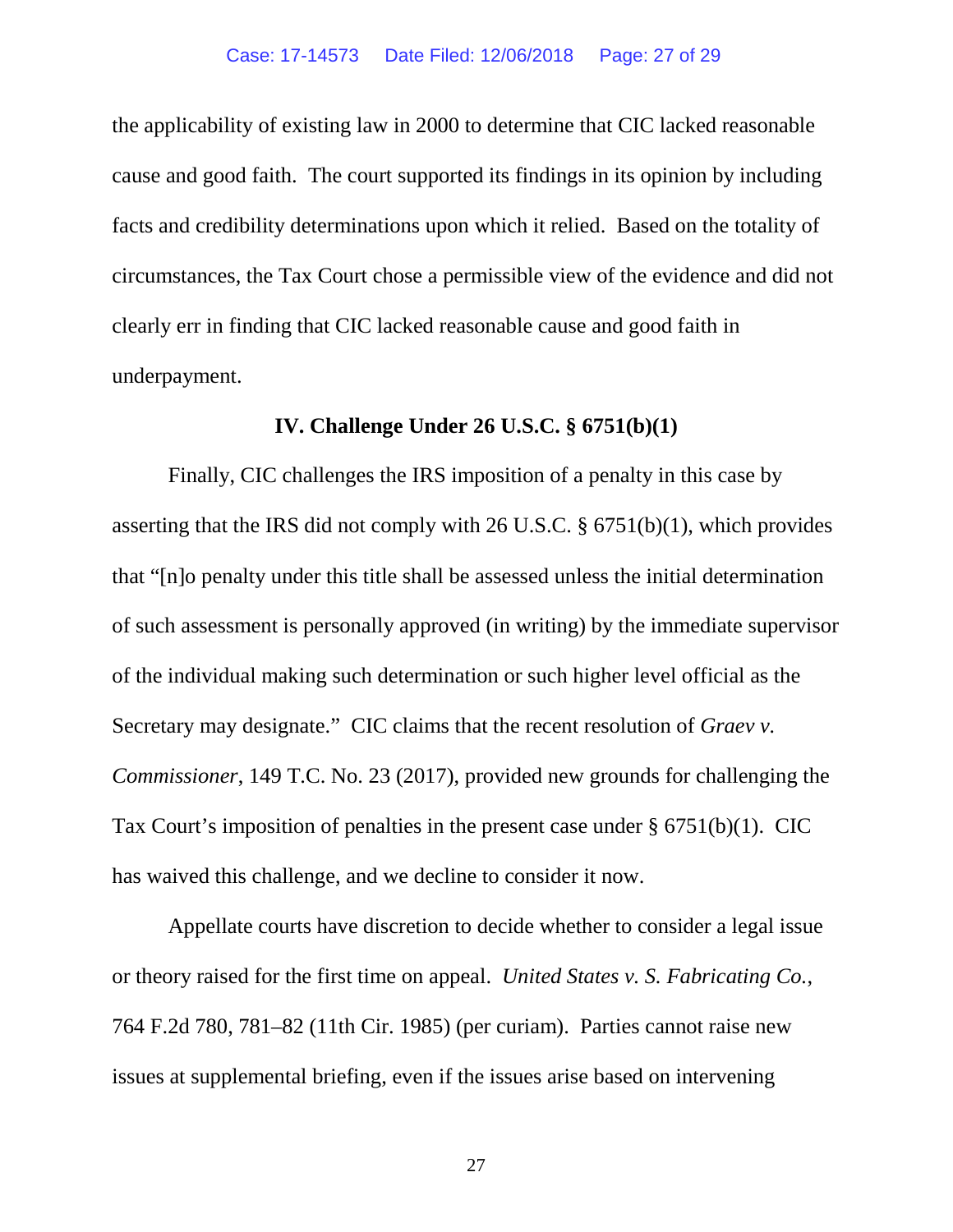decisions or new developments. *See United States v. Nealy*, 232 F.3d 825, 830 (11th Cir. 2000); *see also McGinnis v. Ingram Equip. Co., Inc.*, 918 F.2d 1491, 1495–96 (11th Cir. 1990) (noting that waiver usually bars "new arguments and issues not presented until a late stage of the proceedings," but not "new law that could be applied to arguments already developed").

CIC could have brought a challenge under  $\S 6751(b)(1)$  during or after Tax Court proceedings prior to appeal, as other taxpayers have done. *See, e.g.*, *Chai v. Comm'r*, 851 F.3d 190, 203 (2d Cir. 2017). CIC failed to do so, instead raising the issue for the first time in supplemental appellate briefing. We decline to consider this non-jurisdictional challenge for the first time now. *Accord Mellow Partners v. Comm'r*, 890 F.3d 1070, 1080–82 (D.C. Cir. 2018) (refusing to consider a § 6751 challenge brought for the first time on appeal in similar circumstances); *cf. Chai*, 851 F.3d at 223 (holding that a taxpayer properly raised a challenge under § 6751 in a post-trial brief to the Tax Court, thus preserving the issue for appeal).

# **V. Conclusion**

The Tax Court did not err in concluding that CIC's CARDS transaction lacked economic substance or business purpose, nor in finding that CIC was liable for a 40% gross valuation misstatement penalty for its 2000 tax return. Finally, the Tax Court did not clearly err in determining that CIC lacked reasonable cause and